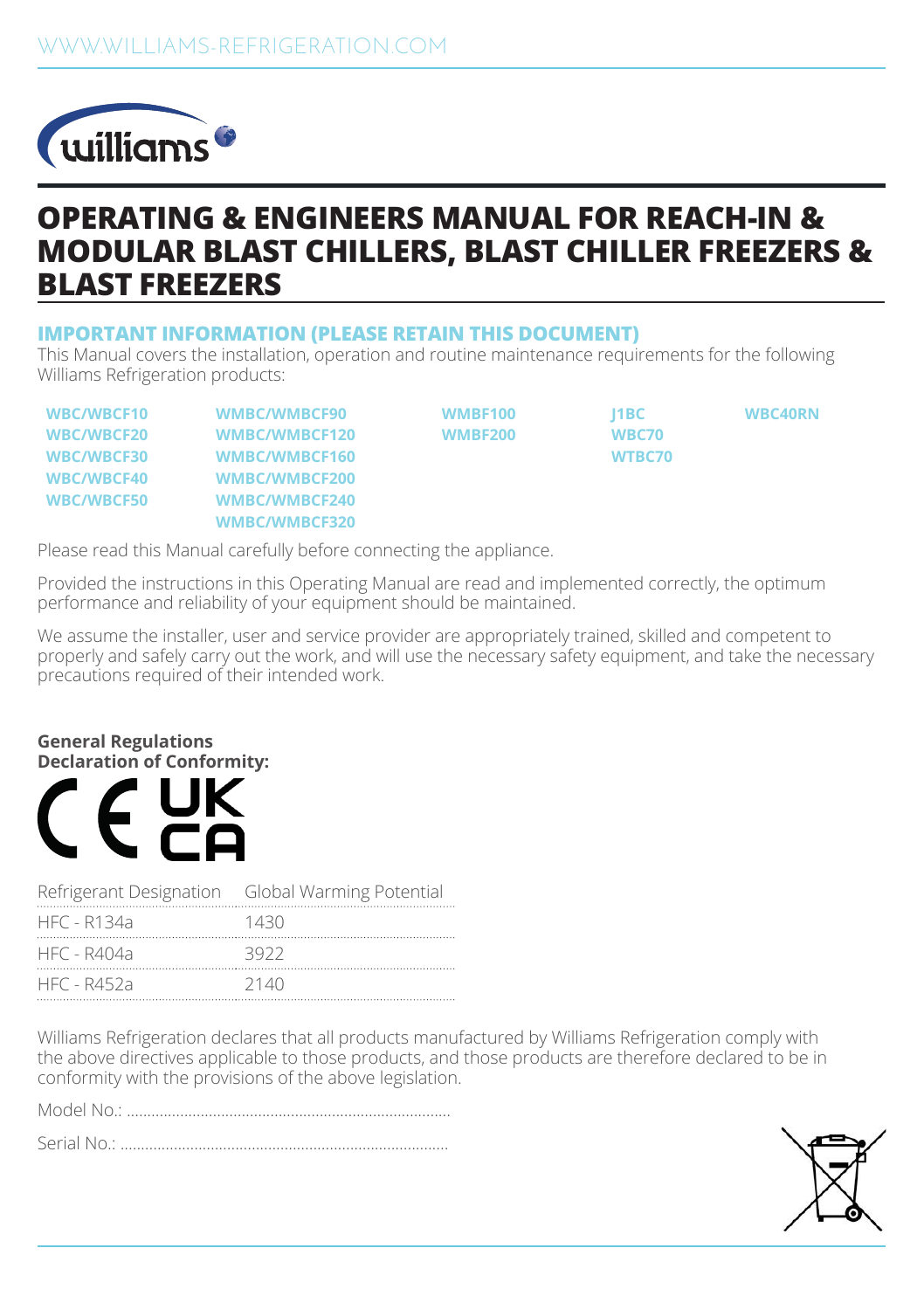# **IMPORTANT SAFETY INFORMATION**

**Warning:**

Do not store explosive substances such as aerosol cans with a flammable propellant in this appliance.

**Warning:** Do not use electrical appliances inside the food storage compartments of this appliance.

## **Warning:**

Keep ventilation openings of the appliance enclosure or the structure of built in equipment, clear of obstruction.

**Warning:** Do not use mechanical devices or other means to accelerate the defrosting process.

# **Warning:**

Do not damage the refrigerant circuit, i.e. pipe work or components.

## **ELECTRICAL**



The appliance must be disconnected from its power source during cleaning; when maintenance and the replacement of parts is required, the equipment must be safely disconnected and isolated from the power supply using a lock-off system at the isolation device.



It is advised that the electrical supply to the equipment is protected by an appropraietly selected Residual Current Device (RCD) with a rating no greater than 30mA.



If the supply cord is damaged, it must be replaced by a service engineer or other qualified person. Only the supply cord supplied by Williams Refrigeration must be used.



Fixed wiring appliances (those not supplied with a plug) shall incorporate a switch disconnector to meet the specification of IEC 60947; this is to be installed within the fixed wiring installation in accordance to the local wiring rules / regulation to provide all pole disconnection of the power<br>supply.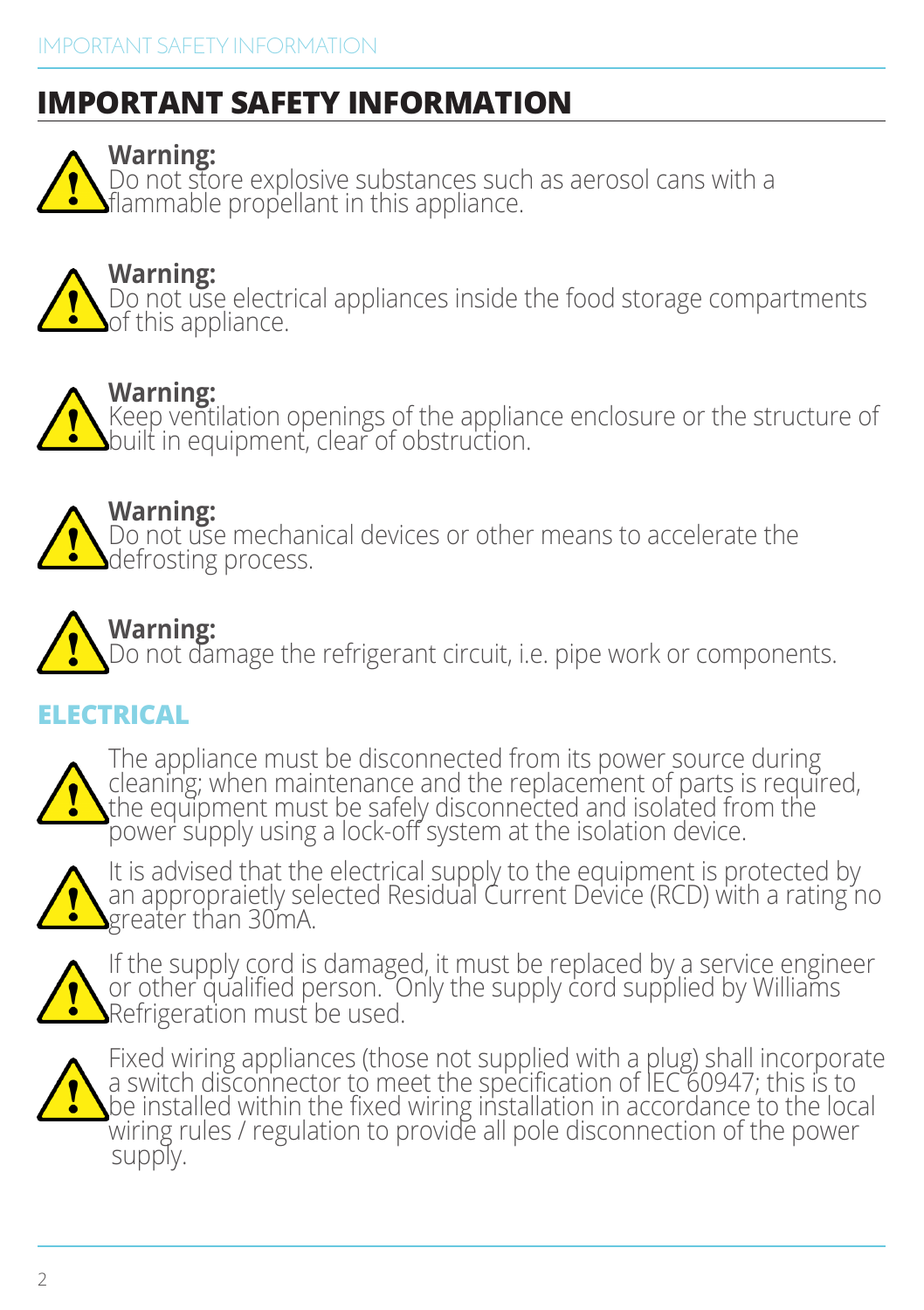## **TEMPERATURE PARAMETERS**

The Williams range of Reach-In Blast Chillers has temperature parameters set as follows: +90°C (194°F) / +3°C (37°F)

The Williams range fo Reach-In Blast Chiller Freezers has temperature parameters set as follows: +90°C (194°F) / +3°C (37°F) and +90°C (194°F) / -18°C (0°F)

The Williams range of Modular Blast Chillers, Chiller Freezers and Freezers are designed to blast chill freeze products:

**WMBC** +90°C (194°F) / +3°C (37°F) in 90 minutes or less

**WMBCF** +90°C (194°F) / +3°C (37°F) in 90 minutes or less

+90°C (194°F) / -18°C (0°F) in 240 minutes or less

**WMBF** +90°C (194°F) / -18°C (0°F) in 240 minutes or less

Also designed to hold product at the following temperatures:

**WMBC** +1°C (34°F) to +3°C (37°F)

**WMBCF** +1°C (34°F) to +3°C (37°F) - Blast Chill Cycle

-18°C (0°F) to -22°C (-8°F) - Blast Freezer Cycle

**WMBF** -18°C (0°F) to -22°C (-8°F) - Blast Freezer Cycle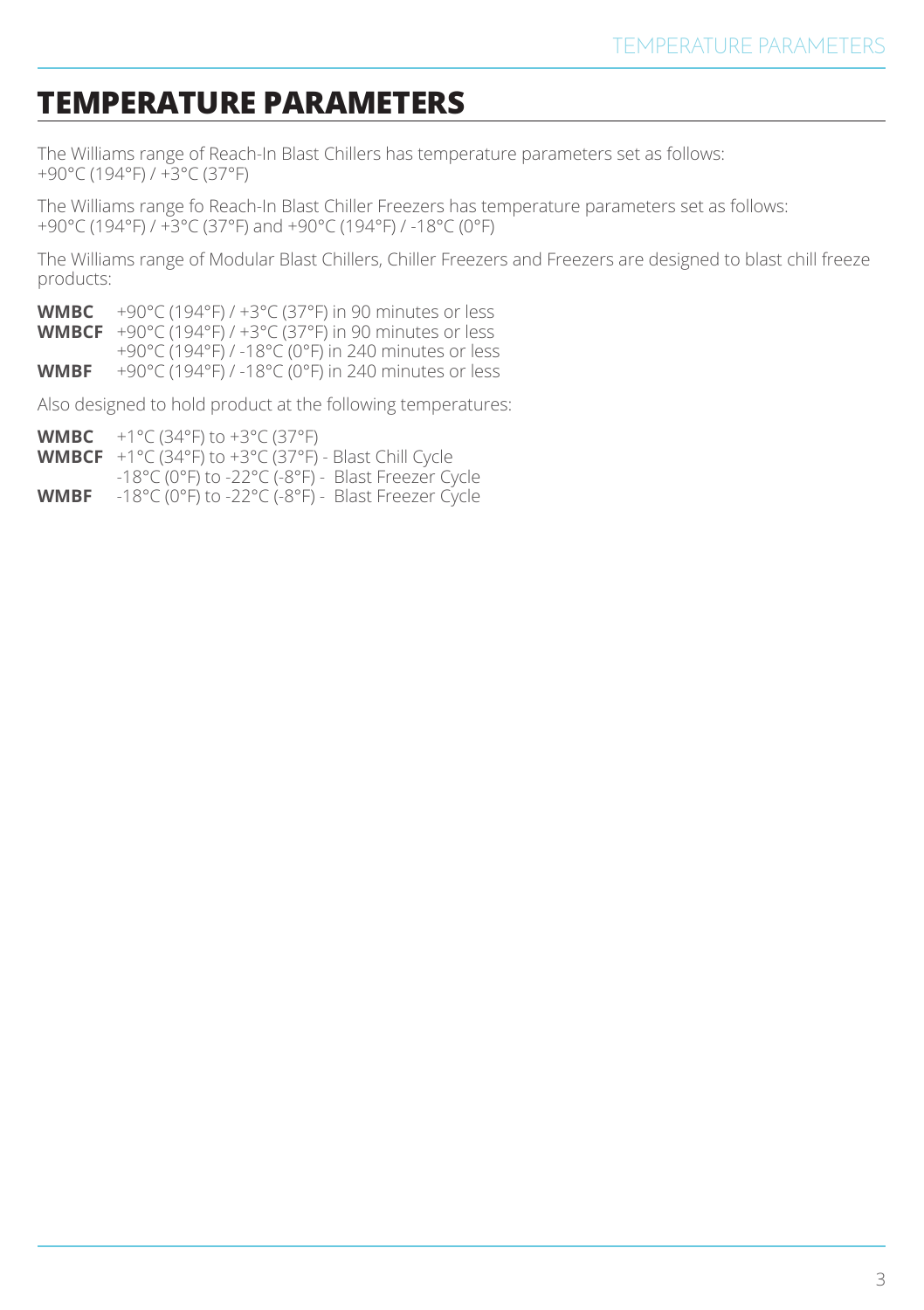## **INSTALLATION**

### **REMOVAL OF REDUNDANT APPLIANCES**

Refrigeration appliances contain refrigerant and gases in their insulation and must be disposed of professionally by a licensed waste management contractor.

Please ensure that old or redundant refrigeration appliances are disposed of safely and legally. It is recommended that doors are removed prior to disposal in order to ensure safety.

#### **UNPACKING**

The Roll-in Blast Chillers/Chiller Freezers and Freezers are supplied modular form on pallets and require assembly on site. Please see additional manual on assembly

Remove all external and interior packing and accessories. Ensure all such material is disposed of safely.

Check that no damage has occurred to the appliance, the tubing of the refrigeration system, power cable and plug top during transit. If damage has occurred do not use the appliance.

The appliance should be installed in a well ventilated room on a flat and level floor.

#### **PROTECTIVE COATING**

The polished stainless steel surfaces are protected during manufacturing and transport by an adhesive plastic coating.

This should be removed prior to placing your appliance into use. Carefully peel away to reveal the polished stainless steel surface. Care should be taken to ensure that no adhesive residue remains on the surface. Any stubborn or tough adhesive marks can be removed by following the advice on Page 11.

#### **VENTILATION**

Refrigerators generate a considerable amount of heat and, if operated in a small unventilated room will quickly cause the room temperature to become excessive. This could cause the motor to overheat and possibly damage the compressor. At the very least, such an installation will cause the unit to use an excessive amount of electricity.

In addition to ventilation in a room, please ensure that cabinets with top-mounted systems **(WBC/ WBCF50, WBC70 & WTBC70)** have 500mm clearance between the cabinet top and the ceiling for engineer access and ventilation. For all other cabinets, please ensure a minimum clearance

of 50mm is provided around the unit to ensure efficient and effective performance.

Roof mounted pod storage refrigeration systems require adequate ventilation as well.

**Do not block vents by stacking boxes on top or in front of the unit as this could affect performance and give rise to safety risk.**

## **LEVELLING (CASTORS/FEET)**

The Reach-in Blast Chillers / Chiller Freezers should stand level to ensure the correct operation of selfclosing doors and proper drainage of condensate from the evaporator.

Models fitted with castors are non-adjustable. Therefore a level platform / floor should be provided where the appliance is to be located. Where swivel and brake castors are fitted and it has been positioned, please ensure its brakes have been activated by pressing the metal bar down. Remember to release the brakes before trying to move it.

On models fitted with legs, levelling may be achieved by adjusting the bottom section. For marine specification models with flanged feet for deck and bulkhead fixing, installation should be carried out by a specialist marine company.

## **MAINS CONNECTION**

**Commercial kitchens and foodservice areas are environments where electrical appliances may be located close to liquids, or operate in and around damp conditions or where restricted movement for installation and service is evident.**

Great care must be exercised at all times when installing, operating or servicing this appliance.

For appliances fitted with a moulded plug, for safety ensure that the mains power cable is extended free from the refrigeration system and cabinet, to avoid entanglement. If a plug or mains cable requires replacement, contact the Williams Spares Office on +44 (0)1553 817017.

The installation of a fixed appliance and periodic inspection should only be undertaken by a qualified, skilled and competent electrician; and connected to the correct power supply suitable for the load as stipulated by the appliance data label.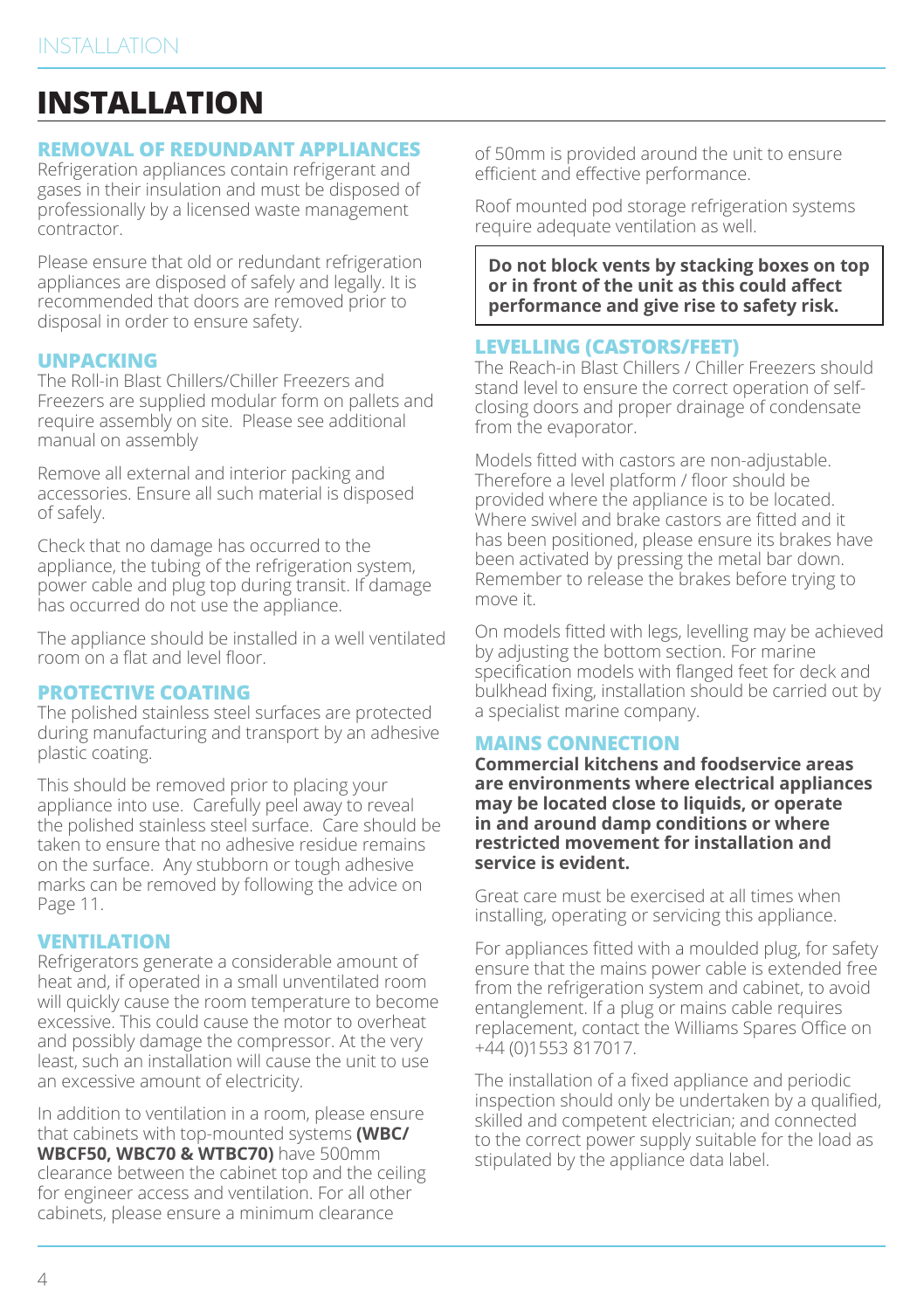The electrical installation and connections should meet the necessary requirements to the local electrical wiring regulations and any electrical safety guidelines and use the following:

- Copper conductors only, for mains supply wiring
- Use conductors with a minimum cross-sectional area (CSA) of 12AWG (4.00mm2 )
- Suitable overcurrent protective device (fuse/ circuit breaker) with a 10kA or greater breaking capacity



 **\*WARNING! Risk of electric shock. Some conductors remain live when the equipment is in standby. Safely isolate from the power supply before servicing.**

#### **\* Applicable to the U.S.A cabinets only.**

All appliances rely upon a suitable connection to earth to ensure safe operation. If in doubt, contact a qualified, skilled and competent electrician before using the appliance.

The equipment must be connected to the correct mains power supply as stipulated by the appliance data label and local authority regulations.

#### **We recommend:-**

- **• Supplementary electrical protection with the use of a residual current device (RCD)**
- **• Fixed wiring appliances incorporate a switch disconnector for purposes of safe isolation to meet their specification requirements of IEC 60947**

**WBC/WBCF10 & 20** are single phase and come fitted with a moulded plug for safety and must be earthed. We recommend that should the plug or cable fail contact Williams Spares Office for a replacement part.

**WBC/WBCF30 & 40** are single phase. They should be connected to a 16A single phase supply by a qualified refrigeration engineer or electrician.

**WBC/WBCF50, WBC70 & WTBC70** are 3 phase. They should be connected to a 16A 3 phase and neutral power supply. This should be carried out by a qualified refrigeration engineer or electrician.

**WBC40 RN** should be connected to a 16A 3 phase (no neutral) by a qualified refrigeration engineer or electrician.

**If the appliance has been laid on its back or tipped, DO NOT switch on immediately. Leave in an upright position for at least 3 hours before switching on.**

### **CONNECTION TO A MAIN DRAIN**

All models **(except WBC/WBCF50, WBC70, WBC40RN & WTBC70)** feature automatic evaporation so no drain is required.

WBC/WBCF50, WBC70, WBC40RN & WTBC70 requires the condensate drain pipe to be connected to a suitable 19mm waste pipe or larger 'P' trap or routing to an open floor drain. (This can be found at the base of the cabinet rear).

#### **ADJUSTABLE TROLLEY GUIDES (WTBC70)**

The WTBC70 comes with 1 set of adjustable trolley guides.

Depending on the required trolley these should be fitted either to the inside (Lainox) or outside (Rational) set of holes on the underside of the cabinet.





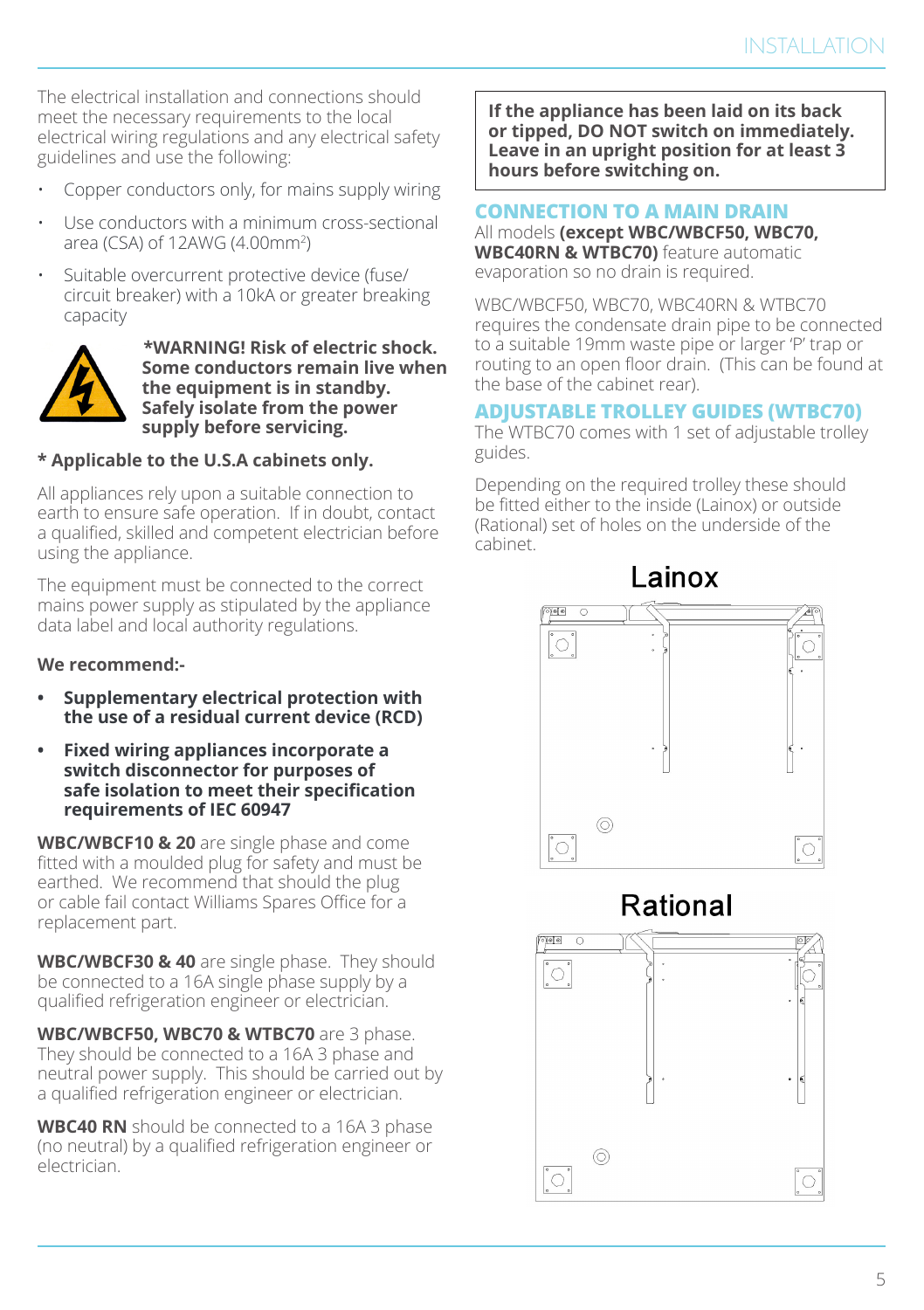Using the screws that are fitted to the underside of the cabinet, slide the guide on using the key hole slot, then fully tighten the screws.

Once in place, insert the retaining screw at the front of each guide.

### **SHELF/SLIDE FITTING**

When positioning slides on standard cabinets and counters, present slide to racking by holding it in the opposite hand to the side of the cabinet to that which they are to be applied. Present the slide at a 45° angle (See Figure 1). When in place, let slide drop into position to create a horizontal ledge on which the shelves will sit.



#### **LOADING / SHELF DISTRIBUTION**

#### **Before loading, allow the appliance to reach its normal operating temperature.**

The maximum temperature of product entering the appliance must not exceed +90°C (194°F). Regulations state that product should be placed in the appliance within 30 minutes from completion of cooking.

The packaging of food and the way in which it is loaded or placed within the equipment can have a significant effect on the time within which the temperature can be reduced to the required level and the amount of food which can be processed in each chilling or freezing batch. (Maximum food thickness 50mm).

When blast chilling always use metal or foil containers which are good conductors. Plastic or polyurethane containers insulate the food from the cold air. When chilling unportioned food we recommend the use of the appropriate gastronorm tray or similar. Likewise, placing lids or covers on food will also increase the chilling time but may be of some use when processing some delicate foods to avoid dehydration, When blast freezing bear in mind how easy the finished product will be to thaw.

Always load your machine in such a way that it is possible for the cold air to contact all side of the containers. Avoid stacking containers directly on top of one another as this will drastically extend the chilling time and take special care not to block the air ducts.

Always load the machine before selecting the blast facility. Unless it is unavoidable do not open the door of the appliance whilst the blast cycle is engaged.

When loading the appliance / trolley please ensure the load is equally distributed throughout the appliance and ensure air can circulate around and through stored products.

## **STORAGE TIMES**

Chilled foods can be stored for up to 5 days at between 0°C (32°F) and +3°C (37°F).

Frozen foods can be stored for longer periods, in general for up to 8 weeks without loss of nutrients or palatability. Beyond 8 weeks those foods with a high fat content may display some signs of rancidity. Nevertheless, some other foods can be stored for periods longer than 8 weeks.

Frozen food must be stored at between -18°C (0°F) and -22°C (-8°F) or below.

**Important: Once thawed, frozen food should not be re-frozen.**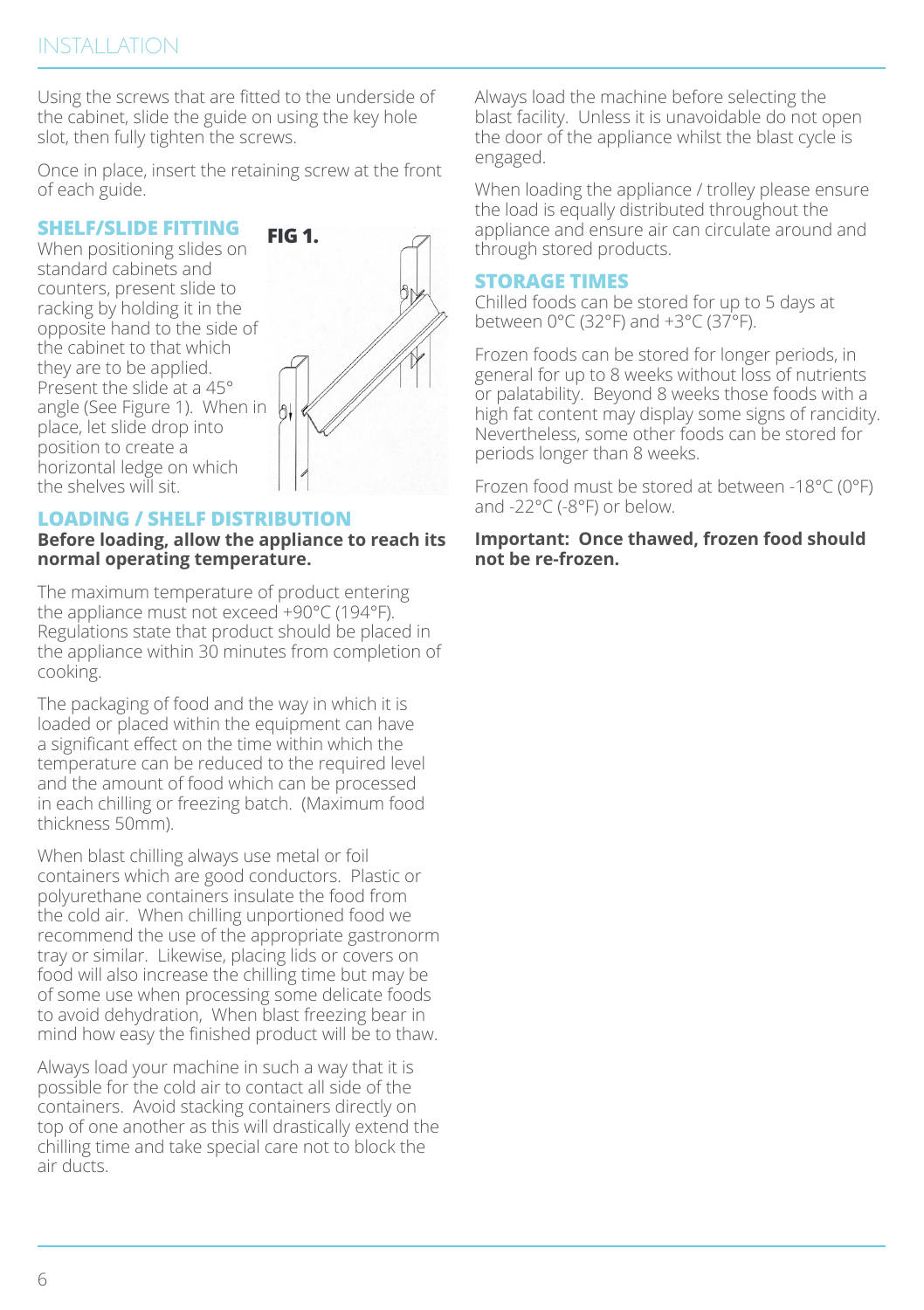# **CONTROLLER**

## **CONTROLLER / DISPLAY**

The display should be checked daily to ensure that the correct temperature is being maintained.

## **BLAST CHILLER (WBC)**



### **Principles of Operation**

Williams Blast Chillers / Chiller Freezers / Blast Freezers have been designed to quickly reduce the temperature of food in accordance with the Department of Health Guidelines on the chilling and freezing of cooked foods. All operators should be conversant with the latest European Food Safety Legislation.

Further information is also contained in the Williams Guide to Cook Chill which is available from the Williams Marketing Department +44 (0)1553 817000.

Fast temperature reduction is not brought about by placing the food in a very cold cabinet like a deep freeze coldroom for example. This would only dry the food badly and would take a very long time to reduce its temperature to the required level increasing the risk to food safety. The secret of fast temperature reduction is in delivering the correct blast of air and ensuring correct and unobstructed horizontal air flow inside the cabinet.

Williams range of Blast Chillers feature the option of soft and hard facility on blast chill offering flexibility and ensures food stays in prime condition whether it is delicate pastries or fish, or heavier items such as lasagne and meat casseroles.

**Exceptions:** depending on the density types and sizes of the portions the chiller / freezer might not be capable of achieving the required guidelines therefore the load and / or depth of the food layers should be reduced. You may find it necessary, therefore, to experiment with different amounts of food and loading methods in order to achieve the optimum performance with your blast chiller / freezer.

### **Operation of Blast Chillers / Chiller Freezers**

Initially the appliance will be in a standby mode, shown by 3 dashes (---) in both display windows. The cabinet needs to have run at least half an hour before being used.

All Blast Chillers have 3 basic modes:<br>1. Blast Chill Soft  $+1^{\circ}C(34^{\circ}F)$ 

- 1. Blast Chill Soft
- 2. Blast Chill Hard -10°C (14°F)
- 3. Default Storage  $+1^{\circ}C(34^{\circ}F)$  to  $+3^{\circ}C(37^{\circ}F)$ (dependant on selected cycle)

Combination Blast Chiller Freezers have 2 further modes:

- 4. Freezer Storage -18°C (0°F) to -22°C (-8°F)
- 5. Blast Freeze

Dedicated Blast Freezers have the same two modes.

#### **Store Mode**

During store mode (with no alarm condition or defrost cycle running) the left hand window will display the previous blast cycle duration and the right hand window will display the store temperature. Some chillers have more than 1 fan installed these may not all operate during the storage mode, giving a reduced air circulation within the chiller.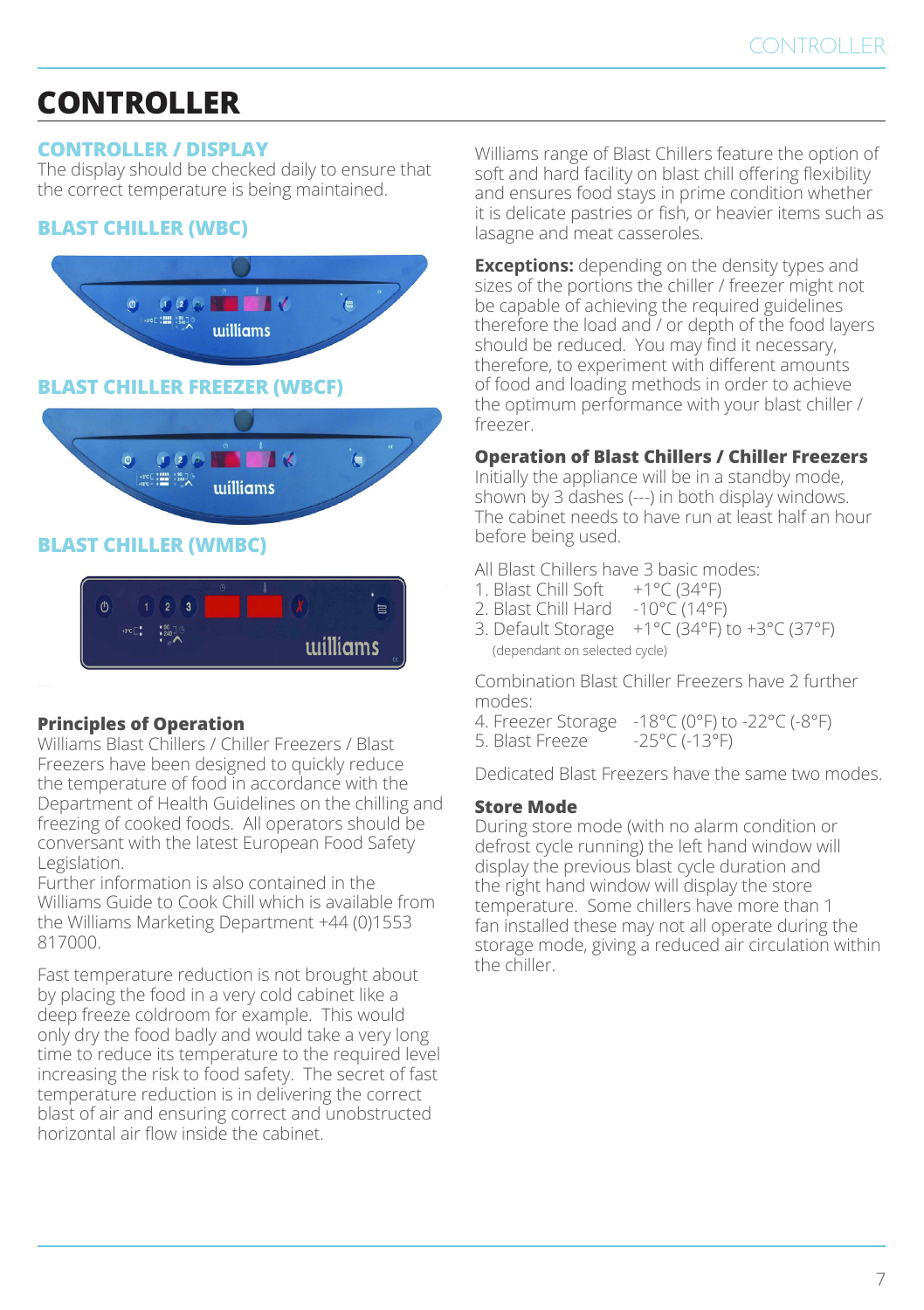The type of store mode is indicated under button **.** Press button to select the right storage temperature if using the combination chiller freezer.

From store mode the following functions can be achieved:

- 1. Go into **standby** mode by pressing and holding **o** for 3 seconds.
- 2. Initiate the setting of a **blast chill or freeze cycle** by pressing **O**
- 3. Initiate a **manual defrost** by pressing and holding both  $\alpha$  and  $\alpha$  for 3 seconds
- 4. Pressing 3 during a probe cycle will cause all enabled food probes and their respective temperatures can be displayed in a scrolling process (each probe's information is displayed for 4 seconds):



5. Further pressing  $\bigcirc$  during a blast cycle will cause the displays to revert back to the standard display (ie time and temperature). Also, cancelling the blast cycle or when the blast cycle ends the display will revert back to the standard food probe display.

If no button is pressed for 10 seconds or if  $\chi$  is pressed at any time the cabinet returns to normal store mode.

Function 5 can be initiated in any operating mode except in standby.

### **Blast Chill or Freeze Programming**

Check that the chiller is operating at storage temperature. Load the products for chilling/freezing - refer to the previous loading information. If using, place the food probe into the centre of the product to be chilled. Then programme the cycle as follows:

- 1. By pressing button  $\bigcirc$  to select the desired type of blast - soft blast (4 blocks), hard blast (2 blocks) or freeze (single block). (Freeze option on Blast Chiller Freezer models only).
- 2. By pressing button  $\bigcirc$  select timer for the desired duration either 90 or if blast freezing 240 minutes or probe (temperature controlled cycle).
- 3. By pressing button  $\bullet$  start the blast chill or freeze cycle.

If you are unhappy with your selection press the  $\alpha$ button to cancel your selections and the appliance will revert back to store mode. Pressing this button will stop the blast chiller mid cycle and will keep the time displayed following cancellation until a new blast cycle is programmed - this will be displayed in the left window.

During defrost or blast cycle it is not possible to enter the blast set mode.

**00** Left window - time counting up

Right window - clockwise rotating LED's signifying a cycle in progress

When a Blast Cycle has been initiated, the following will be displayed:

The blast cycle is ended under normal operation by:

- Reaching the required temperature  $+3^{\circ}$ C (37 $^{\circ}$ F) or -18°C (0°F).
- Reaching the end of the designated time (90 or 240 minutes).
- Manual cancellation of the cycle by pressing  $\chi$ and holding for 2 seconds.
- Putting the controller into standby mode by pressing (b)

A blast cycle may also be terminated due to the following faults or failures:

- Over temperature fault
- HP/LP fault (if enabled)
- Air probe (T1) failure
- Food probe failure terminates the blast cycle if all the food probes fail. If a 3 probe system is used, and 1 probe fails, the cycle will continue until the last working probe reaches temperature.
- Mains failure longer than 3 minutes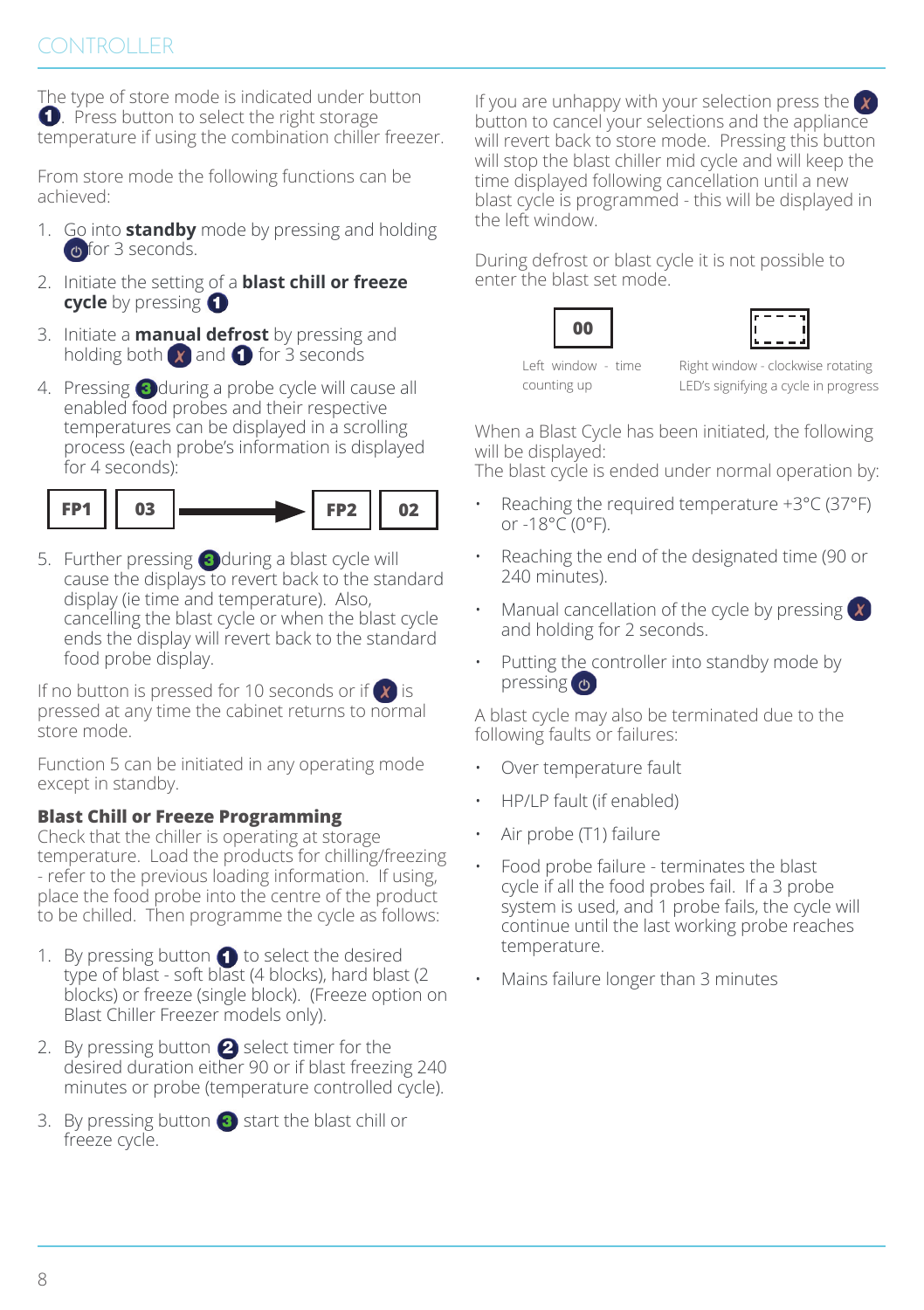#### **Continuous Blast (USA Models Option Only)**

The LED's beneath the right-hand display window indicate whether or not each enabled food probe has achieved the target temperature (temperature setpoint). If the LED is illuminated, the food probe relevant to that LED is yet to reach the target temperature. Thus, if it is not illuminated, the food probe relevant to that LED is yet to reach the target temperature. Thus, if it is not illuminated, that food probe has achieved the target temperature. The LED will illuminate once more when the temperature relevant to that probe reaches 10°C (10°F) above the target temperature (for example: inserted into hot food).

At the end of a cycle, an audible alarm will sound for 10 seconds with the left window displaying the time and in the right window the LED's will start flashing.

#### **Defrost**

A defrost cycle is automatically instigated at the end of each blast chill cycle to clear any ice from the evaporator ready for the next cycle. During storage mode a defrost will be performed automatically at the factory preset interval of 6 hours. If a blast cycle is cancelled the machine will automatically initiate a defrost.

During a defrost the display windows will indicate



**90 dF** Following a blast chill cycle

**AL dF** An alarm condition is present

A mains failure has taken place and no blast chill cycle has been initiated since the mains failure

#### the following:

A manual defrost can be initiated by pressing and holding  $\chi$  both and  $\Omega$ .

During the defrost cycle **all** fans will stop running. When the defrost cycle is finished the compressor will run for approximately 60 seconds before the fans cut in. It is safe to leave products in the cabinet during the defrost cycle - the air temperature rises slightly but will not affect the products stored.

After every defrost there is a short period - about 5 minutes during which a blast cycle cannot be programmed. This short interval is to allow defrost water to drain away from the evaporator. At the end of each cycle, a defrost will automatically clear any ice from the evaporator ready for the next cycle.

#### **Alarms**

When a fault or adverse operational condition arises, an audible and visual alarm will be initiated:

$$
\begin{array}{|c|c|}\n\hline\n\text{AL} & 03 \\
\hline\n\end{array}
$$

General alarm in left window/right window will show mode (storage temperature/blast or defrost)



Mains failure alarm in left window/ right window will show mode (storage temperature/defrost) (Longer than 3 minutes)

The alarm will sound intermittently. Press  $\boxed{\mathbf{x}}$  to mute the alarm, the alarm will retrigger if the fault causing the alarm has not been addressed. The alarm mode will still be displayed.

More information on the alarm can be displayed during normal operation by accessing the diagnostic menu by pressing and holding  $\bigcirc$  for 3 seconds.



**E3** Left window indicates alarm / the right **AL E3** window indicates diamnizing the type of alarm

When a probe is at fault then the windows will display as follows:



**or** Left window indicates probe type / the right **T1 or** window indicates the fault type

- T1 air probe T4 Food Probe 1
	-
- T2 evaporator T5 Food Probe 2
- T3 auxiliary probe (not applicable)
- T6 Food Probe 3

Alarm codes that are displayed are:

- **E1** HP/LP fault (not applicable)
- **E2** Over temperature
- **E3** Mains failure longer than 3 minutes
- **Hi** High temperature
- **Lo** Low temperature
- **or**  Probe over range failure

### **Alarms during Blast Cycles**

If the blast chill cycle has been terminated as a result causing an alarm, a defrost cycle will automatically be initiated. However, if an alarm occurs such as evaporator probe (T2) fault then the blast chill cycle will continue.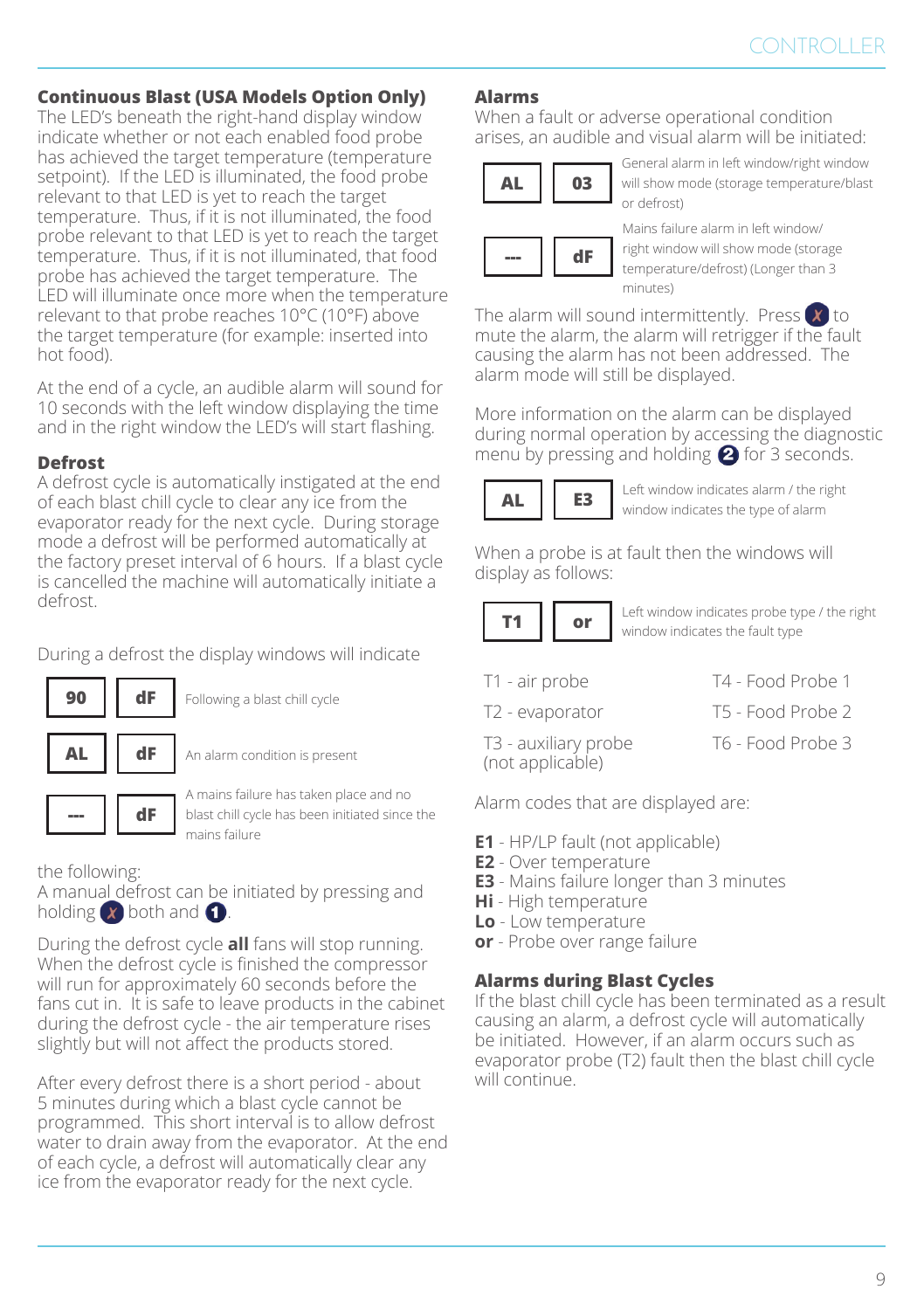## **CONTROLLER**

#### **Airflow**



In the unlikely event that your blast chiller is taking longer to perform its chilling cycle, ensure that the airflow is operating in the correct way. See the diagram.

#### **COMPLEMENTARY COMPRESSOR CONTROL**

In addition to the conventional operation of the compressor, the following complementary function applies;

#### **Compressor Rest Time**

This function is to ensure that the main compressor used does not run too frequently, and succumb to damage. The parameter **"crt"** can be adjusted accordingly. The compressor rest time does not apply to the beginning of a blast cycle or hot gas defrost cycle.

#### **Compressor Duty Cycle**

This function performs the task of over-riding the controller's logic when air probe **(T1)** fails, thus preserving the food until a service engineer intervenes. The parameter **"cdc"** controls the number of forced compressor cycles per hour. **Example:** If set to 5, the compressor (compressor used for store) will alternate, 5 minutes running, 5 minutes off and so on.

#### **High Pressure / Low Pressure Control**

To enable the High Pressure / Low Pressure control, the parameter **"PS"** must be set to **"YES"**. Once set the main compressor relay output is additionally controlled by the High Pressure / Low Pressure switch (terminals L3 and L2 in series with terminal L1). If the High Pressure / Low Pressure input goes open circuit, then the main compressor will stop running and an alarm **"E1"** will be displayed.

**NB:** If the High Pressure / Low Pressure input goes open circuit during a hot gas defrost, the alarm is ignored. A subsequent refrigeration cooling cycle will trigger the alarm if the input stays open circuit. If a High Pressure / Low Pressure switch is not fitted then terminals L2 and L3 have to be linked.

#### **THERMOSTATS AND PROBES Thermostats**

The controller can, via the set of thermostat parameters, control the refrigeration for soft blast chill, hard blast chill and chill store.

All have independent parameters for set points and the two hysteresis parameters are for the chill thermostats and freeze thermostats.

**NB:** The soft blast chill thermostat is a "delta" (floating) value to be added to the store chill thermostat set point to achieve the final soft blast chill thermostat set point.

**Example:** If the store chill thermostat is set to +3°C (37°F), and the soft chill value is set to -2°C (34°F), then the achieved soft blast thermostat will be +1°C (28°F).

#### **Probes**

The type of probe sensor used for all probes is of the KTY-81-121 type.

The controller will always require the air (T1) and evaporator (T2) probes. The number of food probes is selectable from 0 to 3.

If the number of food probes is set to 1, then only the alarm, diagnostics and temperature controlled blast cycle will be respective to probe (T4). All other food probes (T5 and T6) will be ignored. The auxiliary probes (T3) function can be selected via the parameter "3PM" (default to "no").

**NB:** If any probe is enabled but not connected, a probe failure will arise. All probes have an offset parameter to compensate for temperature drift and manufacturing tolerances of the probes.

**Do not submerge probe handles into liquids.**

## **MISCELLANEOUS FUNCTIONALITY**

#### **Condenser Clean**

The condenser will require cleaning from time to time. A timer parameter "Acc" is used to log the compressor run time (units of weeks). After the preset period a warning is announced. For the purpose of notifying the user, a designated condenser clean button and LED are used. A flashing red LED signifies that the condenser requires cleaning. Pressing and holding the button for 3 seconds will reset the timer and the LED will stop flashing.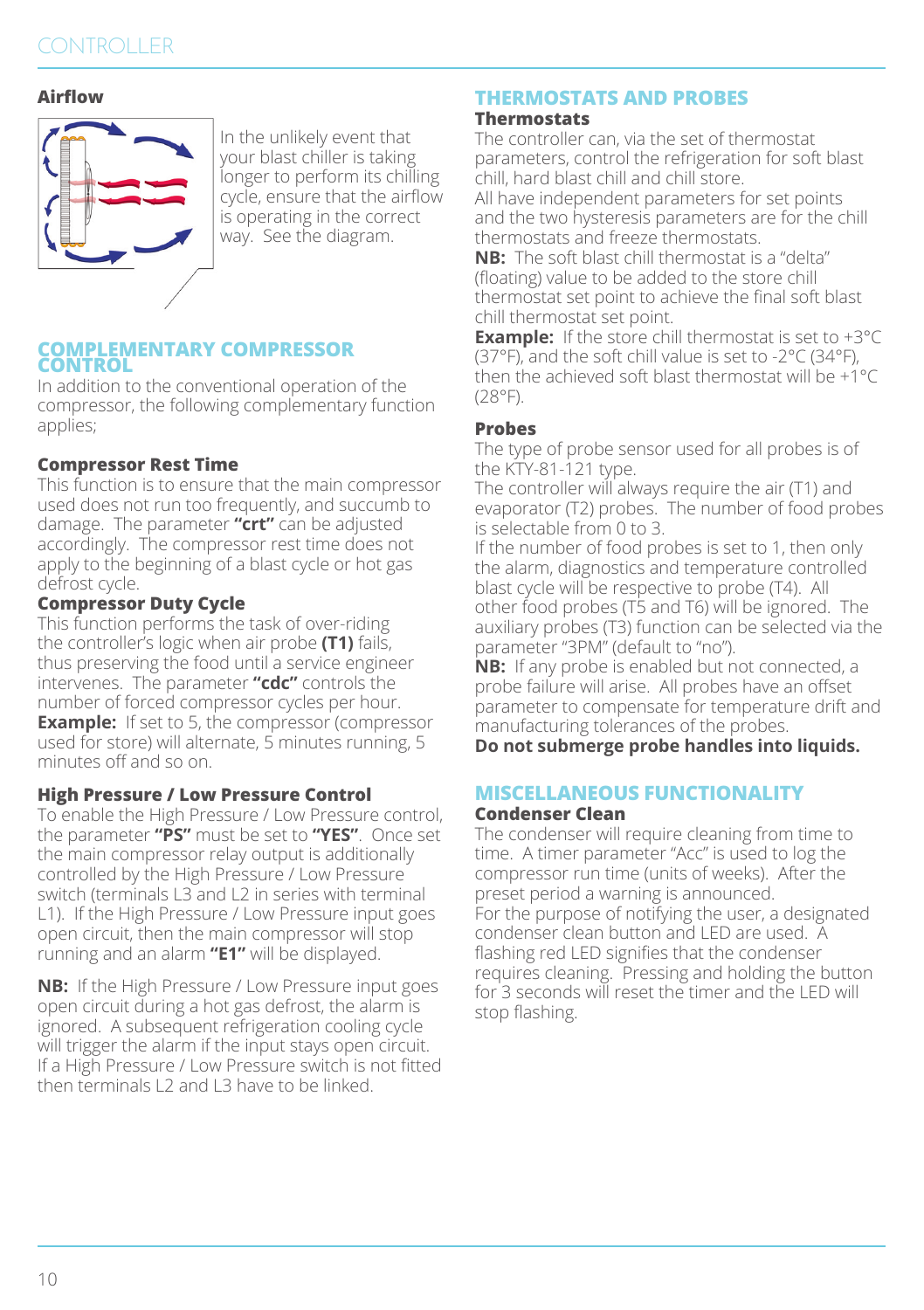#### **Display Slow Down**

The purpose of applying a "display slow down" is to delay the real time temperature being displayed on the controllers front control interface. This will avoid rapid fluctuations displayed when a door is opened, or when the controller is "hunting" the instantaneous temperature. This is achieved by introducing a thermal mass simulation routine in the software to simulate a thermal mass inside the chiller. The parameter "SiM" (default to 3) is used, and an example being a value of 100 simulates a 0.5 litre (0.1 Gallon) bottle of water.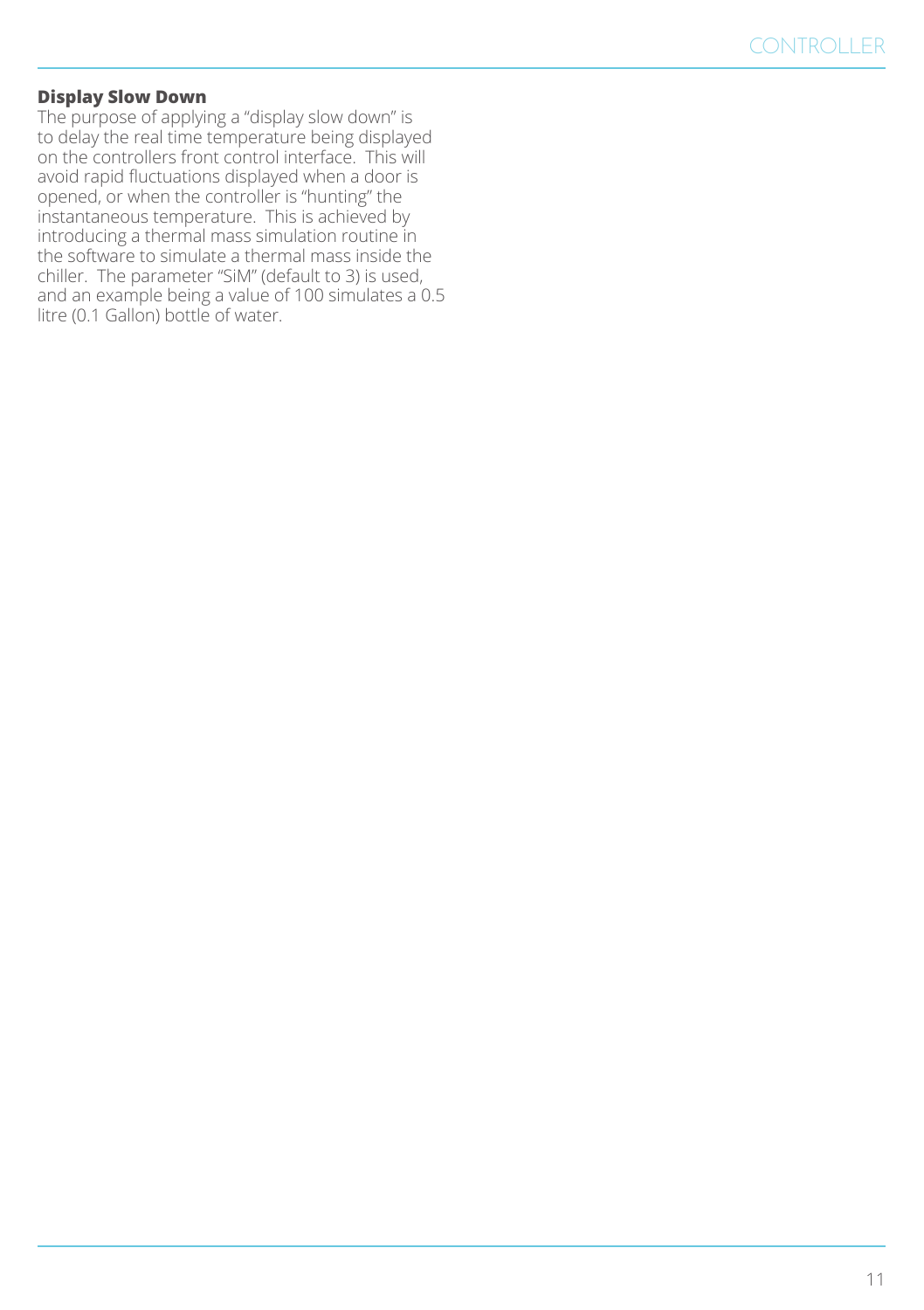## **APPLIANCE ROUTINE MAINTENANCE / CLEANING**

#### **ROUTINE MAINTENANCE**

**Safely disconnect the appliance from the power supply before cleaning, servicing or undertaking general maintenance.**

We recommend that you undertake regular preventative maintenance using a qualified service provider in order to get the best from your equipment.

Ensure you check the sealant between panels on an annual basis and clean and replace the sealant if required as damaged sealant can affect the hygiene, performance and efficiency of your equipment.

### **CLEANING**

Always wear appropriate personal protective equipment (PPE) when cleaning the appliance. Care should be taken for parts with possible sharp edges.

Stainless steel is naturally corrosion-proof and needs no additional protective coating to maintain its gloss and usability for a long time.

Abrasive or corrosive cleaning agents should never be used. These can damage surfaces and cause corrosion. They include:

- Cleaners containing chloride;
- Bleaches containing hypochlorite (if accidentally spilled on stainless steel, rinse off with water immediately and thoroughly);
- Silver polish

If the cabinet exterior is looked after correctly it will retain an "as new" finish for many years. A damp cloth is usually sufficient for wiping away light dirt, food debris and finger marks and normal day to day cleaning should be carried out with a soft cloth and soapy water.

White PVC coated panels are more durable, but still should be cleaned with a soft cloth and soapy water.

Dry thoroughly afterwards and where possible remove all racking, shelving and drawer fittings to aid the process.

Kitchen fats, oil and greases can also cause brown spots or stainng to appear on the stainless steel surface.

For stainless steel with visible polishing grains, clean the steel with the grain - not against the grain. When water has been used for leaning or rinsing, wipe the surface dry to prevent water from drying and forming watermarks, especially in areas with hard water. Avoid this type of watermark by using distilled water.

For tougher spots, creamy polishes like CIF original cream can be effective. Light pressure should be used when cleaning with the grain. The cleaning process should be repeated in order to prevent any dirt becoming lodged in the surface grain again.

CIF original cream cleaner can also be used for wiping off water spots and can alleviate discoloration. Remove this type of residue by rinsing with clean, preferably distilled water and wipe away any remaining streaks of polish or watermarks.

Tough grease or oil marks can also be removed using denatured alcohol or acetone. There is no risk of corroding stainless steel by using such solvents. For ease of use limit the amount of solvent used. Wash more than once using a pure solvent on a clean soft rag until all traces of the greasy residue are removed.

#### **Specialist Stainless Steel Cleaners - Non food contact surfaces only**

Innosoft B570 is a special deep cleaner that is suitable for the intensive cleaning of contaminated stainless steel surfaces, and removes stains and oxides in a single operation.

Innoclean B580 completely removes any residues left after the use of Innosoft B570 and passivates the surface which helps to prevent further corrosion.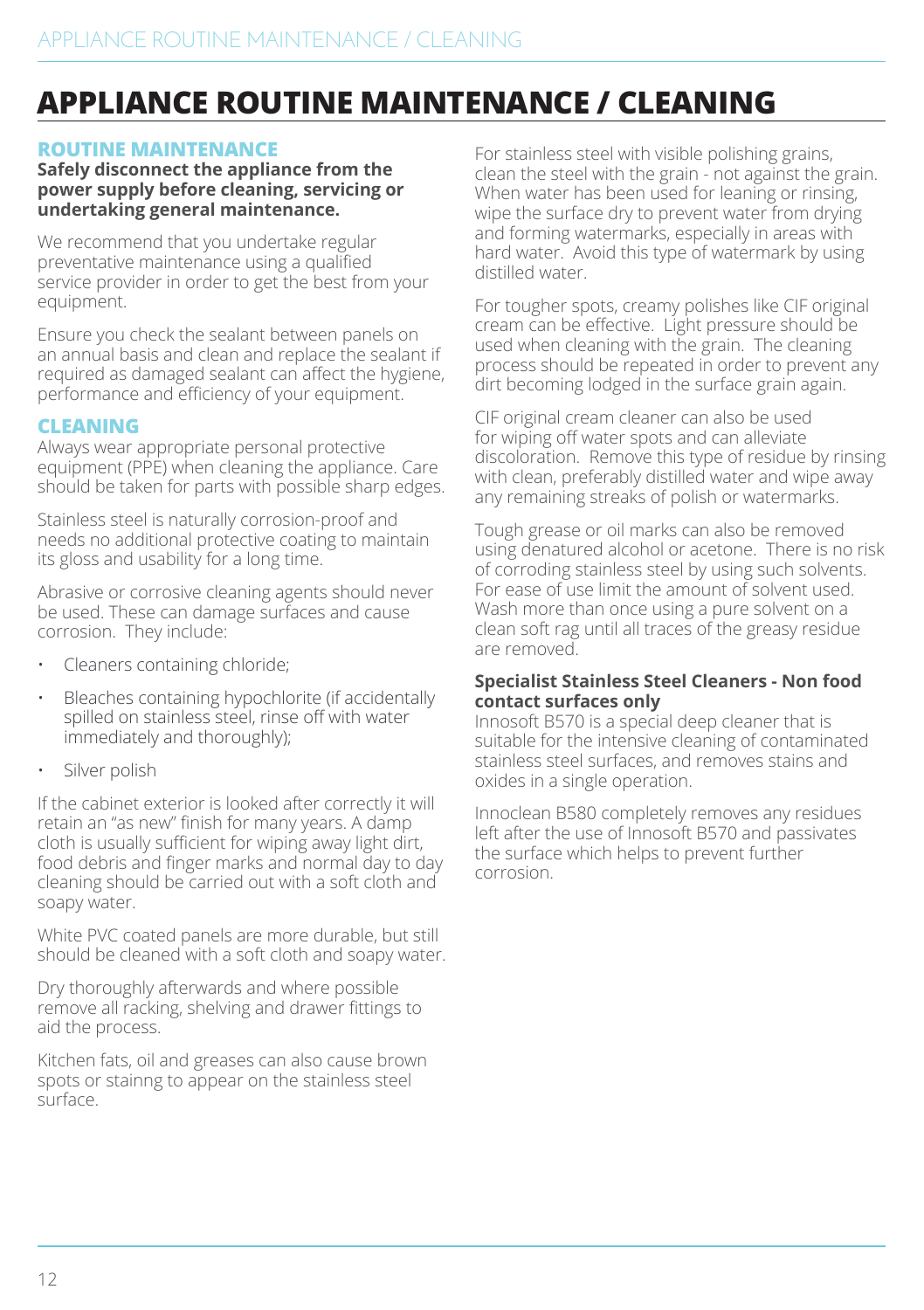### **SHELF / SUPPORT / RACKING REMOVAL**

First remove the shelves, then remove the shelf supports by grasping firmly in the centre and lifting slightly. Turn the shelf support towards the interior of the cabinet by pushing it in the centre as you twist the support through 90°. The shelf support will be released. (NB: the supports are designed to be anti-tilt and you may therefore experience some resistance at first which will be overcome with practice). When all shelves have been removed, remove the racking by lifting up and over the nylon retaining blocks.





#### **CONDENSER CLEANING**

#### **(Only applicable to Air Cooled Units)**

Regular maintenance should be carried out on a regular basis by competent / trained personnel. The condenser is part of the refrigeration unit and is located in the unit compartment.

Brush fins vertically with a stiff brush, taking care not to damage them or to push dirt / dust further in, and then vacuum away.



To cancel the flashing LED, press and hold  $\overline{\textbf{3}}$  for 3 seconds.

If there are further grease deposits still remaining on the condenser call your Service Provider to carry out a full service.

#### **Note: Non-compliance may invalidate your Warranty.**

#### **REMOVING THE UNIT COVER**

Remove the screws in the top and bottom edge of the unit cover and pull the unit cover away from the unit and retaining clips.

#### **CLEANING / REPLACING THE GASKET**

Door gaskets should be checked and cleaned regularly and replaced if damaged. To clean the gasket, wipe with warm soapy water and a soft cloth, ensuring it is completely dry before closing the door. **DO NOT** use a sharp knife to clean or scrape the gasket. Damaged gaskets do not seal correctly and can increase the amount of electricity consumed, seriously affecting the efficiency and performance of the appliance.



Damaged gaskets are easily replaced. Simply pull out the existing part and push the new gasket into the channel (gasket retainer) at the centre and work along, pushing gasket into channel.

#### **EVAPORATOR/DRAINLINE**

Inspect periodically to ensure the drain hole is not blocked.

#### **BREAKDOWN**

In the event of a breakdown, please contact Williams Refrigeration or your Service Provider

When calling, please advise model and serial number. This information can be found on the data plate inside the appliance. It should also be noted on the cover of this Manual. Please ensure that all FIG 2. The cover of this manual. Please ensure that all redundant parts are disposed of safely and legally.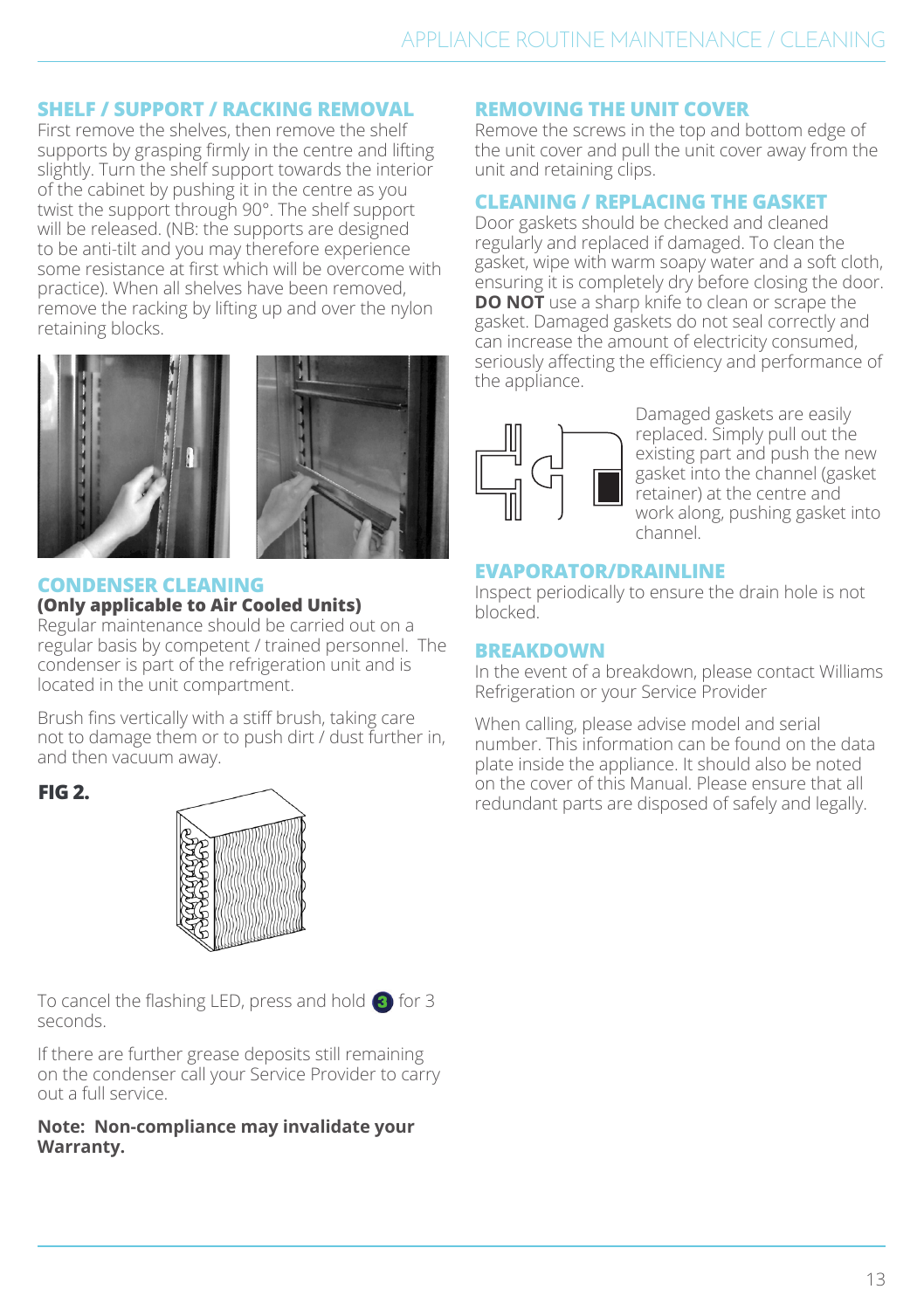## **ENERGY INFORMATION**

The following information only applies to Reach-In Models.

| Model(s):                                       |                                                                                     |                         |       |        |  |
|-------------------------------------------------|-------------------------------------------------------------------------------------|-------------------------|-------|--------|--|
| <b>Type of Product:</b>                         |                                                                                     | Blast Chiller / Freezer |       |        |  |
| <b>Refrigerant Fluid(s):</b>                    | R404A / R452A                                                                       | GWP:<br>3922 7 2140     |       |        |  |
| <b>Blast Chill Cycle:</b>                       |                                                                                     |                         |       |        |  |
| <b>Blast Freeze Cycle:</b>                      |                                                                                     | YFS                     |       |        |  |
| <b>ITEM</b><br>Symbol<br>Value                  |                                                                                     |                         | Unit  |        |  |
| <b>Energy Consumption for Chilling Function</b> |                                                                                     |                         | 7152  | kWh/ko |  |
| <b>Chilled Full Load Capacity</b>               |                                                                                     |                         |       |        |  |
| <b>Energy Consumption for Freezing Function</b> |                                                                                     |                         |       |        |  |
| <b>Frozen Full Load Capacity</b>                |                                                                                     |                         | 1 238 |        |  |
| <b>Refrigerant Charge</b>                       |                                                                                     | 1825                    |       |        |  |
| Blast Chilling Cycle from +65°C to +10°C        |                                                                                     |                         |       |        |  |
| Blast Chilling Cycle from +65°C to -18°C        |                                                                                     |                         |       |        |  |
|                                                 | : Williams Pofrigoration, Q Rovggon Poad, North Lynn Industrial Estato, King's Lynn |                         |       |        |  |

| <b>Contact Details:</b> | : Williams Refrigeration, 9 Bryggen Road, North Lynn Industrial Estate, King's Lynn,<br>Norfolk, PE30 2HZ |
|-------------------------|-----------------------------------------------------------------------------------------------------------|
|-------------------------|-----------------------------------------------------------------------------------------------------------|

| Model(s):                                       |                                                                                                         |                         |         |        |  |  |
|-------------------------------------------------|---------------------------------------------------------------------------------------------------------|-------------------------|---------|--------|--|--|
| <b>Type of Product:</b>                         |                                                                                                         | Blast Chiller / Freezer |         |        |  |  |
| <b>Refrigerant Fluid(s):</b>                    | R404A / R452A                                                                                           | GWP:<br>3922 / 2140     |         |        |  |  |
| <b>Blast Chill Cycle:</b>                       |                                                                                                         |                         |         |        |  |  |
| <b>Blast Freeze Cycle:</b>                      |                                                                                                         | YFS                     |         |        |  |  |
| <b>ITEM</b>                                     | Symbol<br>Value                                                                                         |                         |         | Unit   |  |  |
| <b>Energy Consumption for Chilling Function</b> |                                                                                                         |                         | N 1 N S | kWh/kg |  |  |
| <b>Chilled Full Load Capacity</b>               |                                                                                                         |                         | วก      |        |  |  |
| <b>Energy Consumption for Freezing Function</b> |                                                                                                         |                         | 0.878   | kWh/kø |  |  |
| <b>Frozen Full Load Capacity</b>                |                                                                                                         |                         |         |        |  |  |
| <b>Refrigerant Charge</b>                       |                                                                                                         |                         |         | 7σ     |  |  |
| Blast Chilling Cycle from +65°C to +10°C        |                                                                                                         |                         |         |        |  |  |
| Blast Chilling Cycle from +65°C to -18°C        |                                                                                                         |                         |         | mır    |  |  |
| <b>Contact Details:</b>                         | Williams Refrigeration, 9 Bryggen Road, North Lynn Industrial Estate, King's Lynn,<br>Norfolk. PF30 2HZ |                         |         |        |  |  |

| Model(s):                                       |                                                                                                         | WRCF30                  |       |        |  |  |
|-------------------------------------------------|---------------------------------------------------------------------------------------------------------|-------------------------|-------|--------|--|--|
| <b>Type of Product:</b>                         |                                                                                                         | Blast Chiller / Freezer |       |        |  |  |
| <b>Refrigerant Fluid(s):</b>                    | R404A / R452A                                                                                           | GWP:<br>3922/2140       |       |        |  |  |
| <b>Blast Chill Cycle:</b>                       |                                                                                                         | YFS                     |       |        |  |  |
| <b>Blast Freeze Cycle:</b>                      |                                                                                                         | YFS                     |       |        |  |  |
|                                                 | Symbol<br><b>ITEM</b><br>Value                                                                          |                         |       | Unit   |  |  |
| <b>Energy Consumption for Chilling Function</b> |                                                                                                         |                         | 0.12  | kWh/kg |  |  |
|                                                 |                                                                                                         |                         | RΩ    | kg     |  |  |
| <b>Energy Consumption for Freezing Function</b> |                                                                                                         |                         | L 202 | kWh/kg |  |  |
| <b>Frozen Full Load Capacity</b>                |                                                                                                         |                         |       |        |  |  |
| <b>Refrigerant Charge</b>                       |                                                                                                         |                         |       |        |  |  |
| Blast Chilling Cycle from +65°C to +10°C        |                                                                                                         |                         | - 78  | mır    |  |  |
| Blast Chilling Cycle from +65°C to -18°C        |                                                                                                         |                         | 219   | mır    |  |  |
| <b>Contact Details:</b>                         | Williams Refrigeration, 9 Bryggen Road, North Lynn Industrial Estate, King's Lynn,<br>Norfolk, PF30 2HZ |                         |       |        |  |  |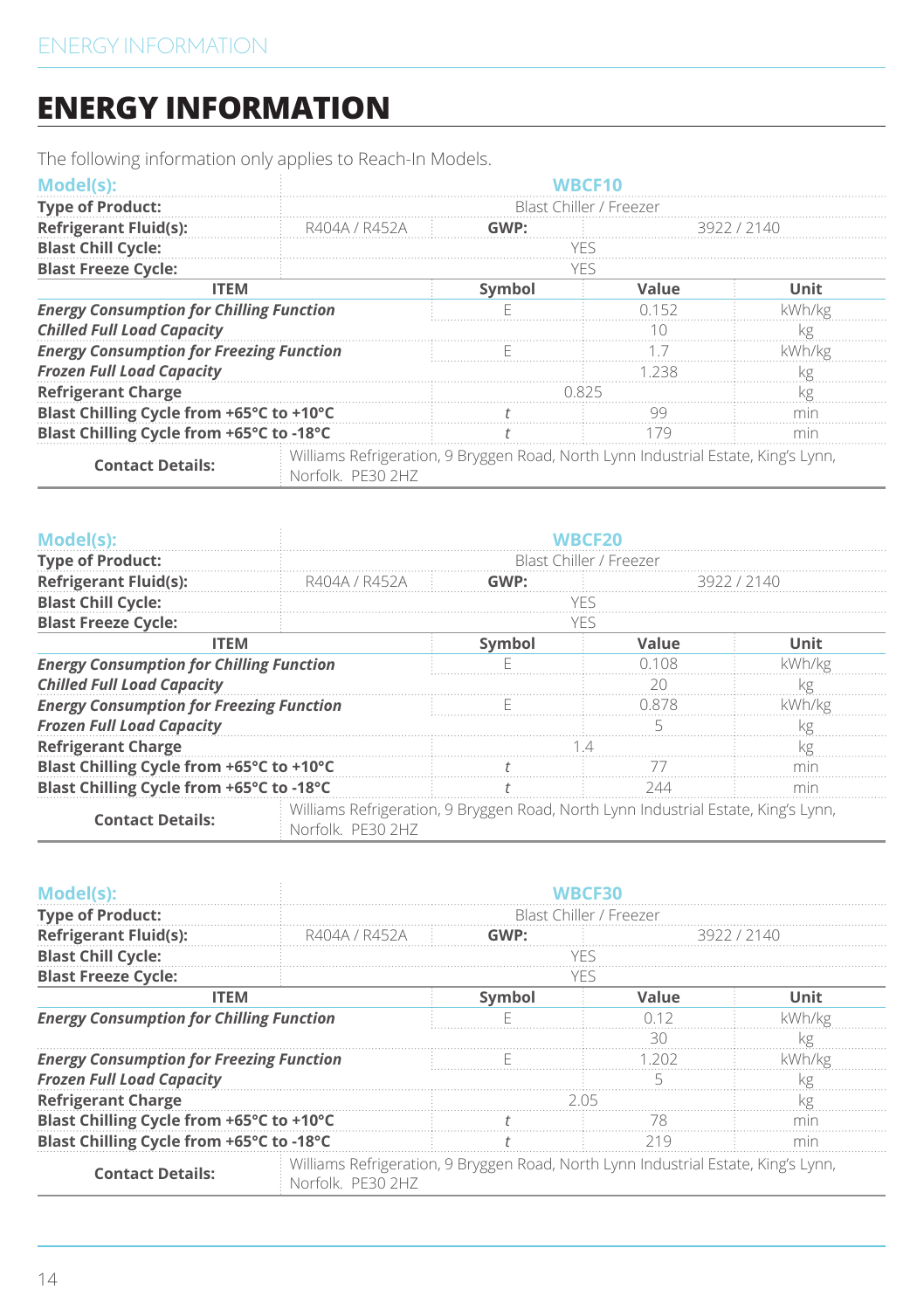# **ENERGY INFORMATION**

The following information only applies to Reach-In Models.

| Model(s):                                                                            |                                                                                                         |     |                         |        |
|--------------------------------------------------------------------------------------|---------------------------------------------------------------------------------------------------------|-----|-------------------------|--------|
| <b>Type of Product:</b>                                                              |                                                                                                         |     | Blast Chiller / Freezer |        |
| <b>Refrigerant Fluid(s):</b>                                                         | GWP:<br>R404A / R452A<br>392272140                                                                      |     |                         |        |
| <b>Blast Chill Cycle:</b>                                                            |                                                                                                         | VFS |                         |        |
| <b>Blast Freeze Cycle:</b>                                                           |                                                                                                         | YFS |                         |        |
| <b>ITEM</b>                                                                          | Symbol<br>Value                                                                                         |     |                         | Unit   |
| <b>Energy Consumption for Chilling Function</b><br><b>Chilled Full Load Capacity</b> |                                                                                                         |     | N N96                   | kWh/kg |
|                                                                                      |                                                                                                         |     |                         |        |
| <b>Energy Consumption for Freezing Function</b>                                      |                                                                                                         |     | -372                    | Wh/kø  |
| <b>Frozen Full Load Capacity</b>                                                     |                                                                                                         |     |                         |        |
| <b>Refrigerant Charge</b>                                                            |                                                                                                         |     |                         |        |
| Blast Chilling Cycle from +65°C to +10°C                                             |                                                                                                         |     |                         |        |
| Blast Chilling Cycle from +65°C to -18°C                                             |                                                                                                         |     |                         | mır    |
| <b>Contact Details:</b>                                                              | Williams Refrigeration, 9 Bryggen Road, North Lynn Industrial Estate, King's Lynn,<br>Norfolk, PF30 2HZ |     |                         |        |

| Model(s):                                       |                                                                                                         |                         |        |        |  |  |
|-------------------------------------------------|---------------------------------------------------------------------------------------------------------|-------------------------|--------|--------|--|--|
| <b>Type of Product:</b>                         |                                                                                                         | Blast Chiller / Freezer |        |        |  |  |
| <b>Refrigerant Fluid(s):</b>                    | R404A / R452A                                                                                           | GWP:<br>3922 / 2140     |        |        |  |  |
| <b>Blast Chill Cycle:</b>                       |                                                                                                         |                         |        |        |  |  |
| <b>Blast Freeze Cycle:</b>                      |                                                                                                         | YFS                     |        |        |  |  |
| <b>ITEM</b>                                     | Symbol<br>Value                                                                                         |                         |        | Unit   |  |  |
| <b>Energy Consumption for Chilling Function</b> |                                                                                                         |                         | በ በ7ጸ  | kWh/kg |  |  |
| <b>Chilled Full Load Capacity</b>               |                                                                                                         |                         | 50     |        |  |  |
| <b>Energy Consumption for Freezing Function</b> |                                                                                                         |                         | 0.6785 | kWh/kg |  |  |
| <b>Frozen Full Load Capacity</b>                |                                                                                                         |                         | חכ     |        |  |  |
| <b>Refrigerant Charge</b>                       |                                                                                                         |                         |        | Kg     |  |  |
| Blast Chilling Cycle from +65°C to +10°C        |                                                                                                         |                         | 1 N 9  | mır    |  |  |
| Blast Chilling Cycle from +65°C to -18°C        |                                                                                                         |                         |        | min    |  |  |
| <b>Contact Details:</b>                         | Williams Refrigeration, 9 Bryggen Road, North Lynn Industrial Estate, King's Lynn,<br>Norfolk, PF30 2HZ |                         |        |        |  |  |

| Model(s)                                        |                                                                                                         |      |               |        |  |
|-------------------------------------------------|---------------------------------------------------------------------------------------------------------|------|---------------|--------|--|
| <b>Type of Product:</b>                         |                                                                                                         |      | Blast Chiller |        |  |
| <b>Refrigerant Fluid(s):</b>                    |                                                                                                         | GWP: |               |        |  |
| <b>Blast Chill Cycle:</b>                       |                                                                                                         | ve s |               |        |  |
| <b>Blast Freeze Cycle:</b>                      |                                                                                                         |      |               |        |  |
| <b>ITEM</b>                                     | Symbol<br>Value                                                                                         |      |               | Unit   |  |
| <b>Energy Consumption for Chilling Function</b> |                                                                                                         |      |               | kWh/kg |  |
|                                                 |                                                                                                         |      |               |        |  |
| <b>Energy Consumption for Freezing Function</b> |                                                                                                         |      |               | kWh/kg |  |
| <b>Frozen Full Load Capacity</b>                |                                                                                                         |      |               |        |  |
| <b>Refrigerant Charge</b>                       |                                                                                                         |      |               | kg     |  |
| Blast Chilling Cycle from +65°C to +10°C        |                                                                                                         |      |               |        |  |
| Blast Chilling Cycle from +65°C to -18°C        |                                                                                                         |      |               | mır    |  |
| <b>Contact Details:</b>                         | Williams Refrigeration, 9 Bryggen Road, North Lynn Industrial Estate, King's Lynn,<br>Norfolk, PF30 2HZ |      |               |        |  |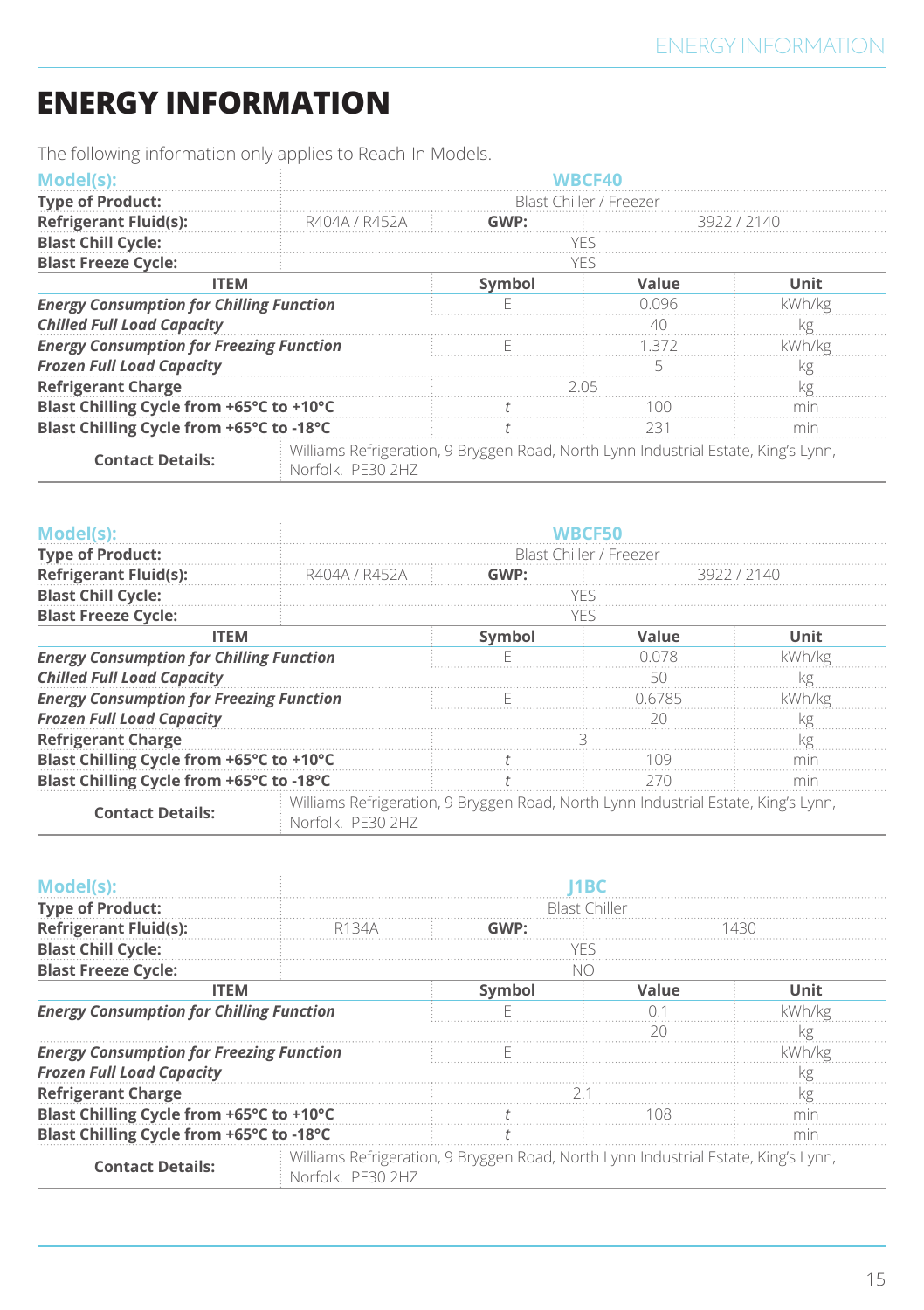| Model(s):                                       |                                                                                                         |        | 1 RCF         |              |
|-------------------------------------------------|---------------------------------------------------------------------------------------------------------|--------|---------------|--------------|
| <b>Type of Product:</b>                         |                                                                                                         |        | Blast Chiller |              |
| <b>Refrigerant Fluid(s):</b>                    | R404A / R452A                                                                                           | GMP    |               | RANNIN VILLE |
| <b>Blast Chill Cycle:</b>                       |                                                                                                         |        |               |              |
| <b>Blast Freeze Cycle:</b>                      |                                                                                                         |        | YFS           |              |
| <b>ITEM</b>                                     |                                                                                                         | Symbol | Value         | Unit         |
| <b>Energy Consumption for Chilling Function</b> |                                                                                                         |        |               | kWh/kg       |
| <b>Chilled Full Load Capacity</b>               |                                                                                                         |        |               | Κg           |
| <b>Energy Consumption for Freezing Function</b> |                                                                                                         |        | (15)          | kWh/kg       |
| <b>Frozen Full Load Capacity</b>                |                                                                                                         |        |               | ćσ           |
| <b>Refrigerant Charge</b>                       |                                                                                                         |        |               | Кg           |
| Blast Chilling Cycle from +65°C to +10°C        |                                                                                                         |        |               | mın          |
| Blast Chilling Cycle from +65°C to -18°C        |                                                                                                         |        | 270           | mir          |
| <b>Contact Details:</b>                         | Williams Refrigeration, 9 Bryggen Road, North Lynn Industrial Estate, King's Lynn,<br>Norfolk, PE30 2H7 |        |               |              |

| Model(s):                                                                            |                                                                                                         |                      |       |        |  |
|--------------------------------------------------------------------------------------|---------------------------------------------------------------------------------------------------------|----------------------|-------|--------|--|
| <b>Type of Product:</b>                                                              |                                                                                                         | <b>Blast Chiller</b> |       |        |  |
| <b>Refrigerant Fluid(s):</b>                                                         | R452A                                                                                                   | GWP:<br>21.40        |       |        |  |
| <b>Blast Chill Cycle:</b>                                                            |                                                                                                         |                      | YFS   |        |  |
| <b>Blast Freeze Cycle:</b>                                                           |                                                                                                         | NC.                  |       |        |  |
| <b>ITEM</b>                                                                          | Symbol<br>Value                                                                                         |                      |       | Unit   |  |
| <b>Energy Consumption for Chilling Function</b><br><b>Chilled Full Load Capacity</b> |                                                                                                         |                      | 0.163 | kWh/kg |  |
|                                                                                      |                                                                                                         |                      | 55    |        |  |
| <b>Energy Consumption for Freezing Function</b>                                      |                                                                                                         |                      |       | kWh/kg |  |
| <b>Frozen Full Load Capacity</b>                                                     |                                                                                                         |                      |       |        |  |
| <b>Refrigerant Charge</b>                                                            |                                                                                                         |                      |       | kg     |  |
| Blast Chilling Cycle from +65°C to +10°C                                             |                                                                                                         |                      | 15    |        |  |
| Blast Chilling Cycle from +65°C to -18°C                                             |                                                                                                         |                      |       | mır    |  |
| <b>Contact Details:</b>                                                              | Williams Refrigeration, 9 Bryggen Road, North Lynn Industrial Estate, King's Lynn,<br>Norfolk, PF30 2HZ |                      |       |        |  |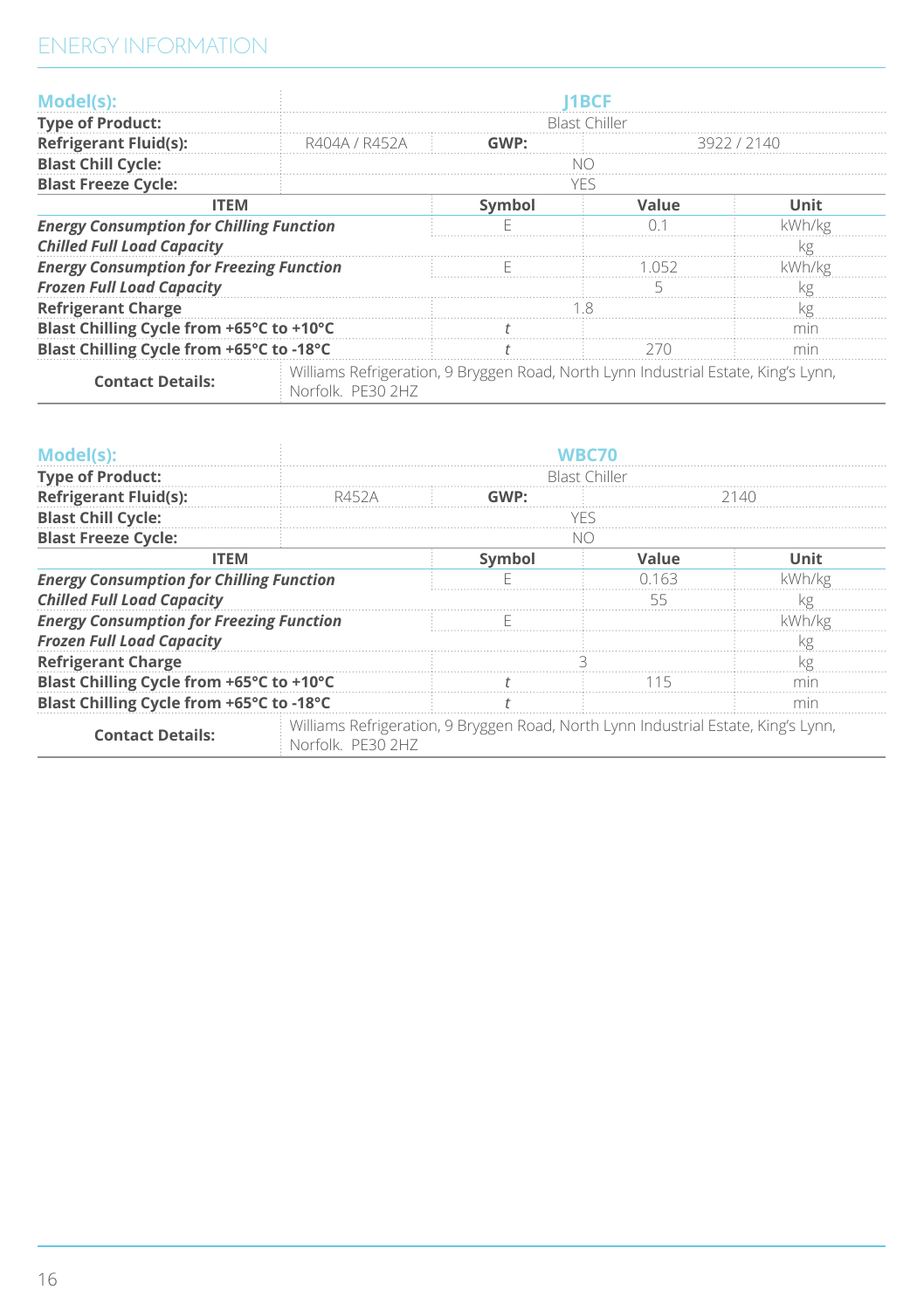### **CHOOSING GENUINE SPARE PARTS**

Choosing the correct spare parts is vital to the ongoing running of your appliance - that's why Williams Refrigeration offer a comprehensive network of servicing, support and spare parts all available directly from Williams.

Our spare parts are exactly the same quality and standard as we use to build your appliance and have been rigorously checked, tested and inspected to ensure the very best quality and exact fit.

You can contact us directly for everything from fault diagnosis to parts selection and ordering. Simply provide the serial number of your appliance and we will do the rest to ensure you receive the right part first time.

> **For further information please call our Spares Department on 01553 817017 or email spares@williams-refrigeration.co.uk**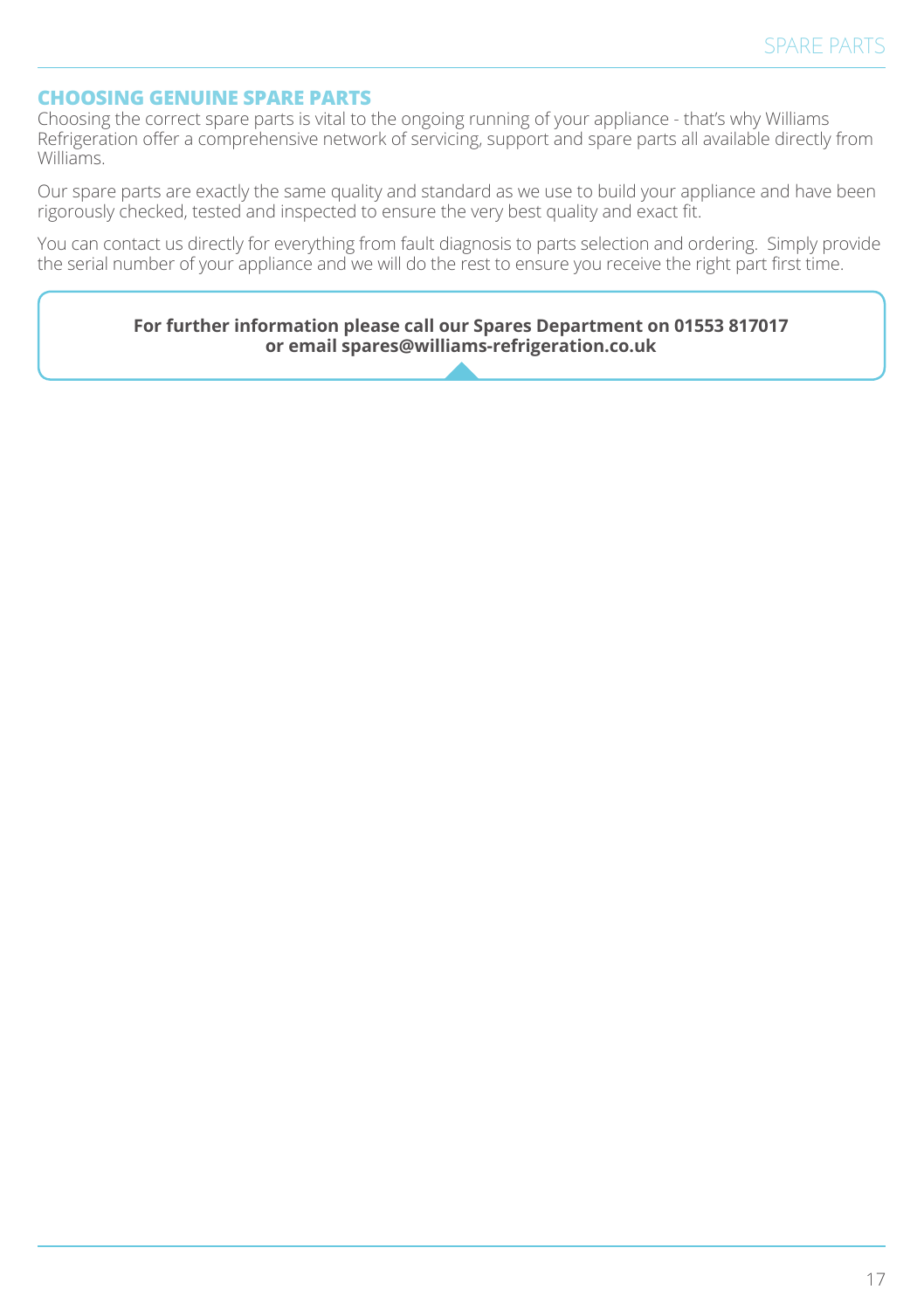# **PARTS & LABOUR WARRANTY POLICY - UK ONLY**

Our warranty applies to equipment manufactured by Williams Refrigeration and equipment bearing the Williams name plate and serial number identification tag.

We undertake, in conjunction with the supplying agent, distributor or representative, to repair free of charge during our standard business hours any such piece of equipment or part thereof used which is found to be faulty in either materials or workmanship subject to the further conditions below:-

## **WARRANTY TERMS AND PRODUCTS COVERED**

We offer **a 24 months Warranty** from our original date of sale with the following Williams equipment:

- 1. Garnet / Zircon / Jade / Amber (stainless) / Mobile Heated/ Mobile Refrigerated.
- 2. Reach-in Blast Chillers / Reach-in Blast Chiller Freezers / Blast Chiller WTBC70.
- 3. Opal / Emerald / Onyx / Aztra / Salad Counters / UBC / Chef's Drawers / MaxiPrep Station.
- 4. Crystal Bakery Cabinets and Counters.
- 5. Meat Ageing Refrigerator.

We offer a **12 months Warranty** from our original date of sale for all other Williams equipment including:

- 1. All Modular Products (including coldrooms).
- 2. Remote Systems.
- 3. Bottle Coolers.
- 4. GEM Multidecks (included heated) and merchandiser cases.
- 5. GEM product range.
- 6. Bottle Well / Meat Freezer Well.
- 7. Thermowell.
- 8. Non standard and other products.
- 9. Front of House display cases.

10.White Goods.

#### **WARRANTY TERMS**

Our warranty is offered where the equipment has been installed correctly and has not been subject to misuse or abuse and is functioning correctly.

The equipment was purchased by the authorised supplying distributor direct from Williams Refrigeration and not through a wholesaler or other supplier whose warranty terms may be different.

The Warranty Policy shall be non-transferable.

Replacement of defective equipment can only be made with the approval of Williams Refrigeration.

Any repair under warranty will only be carried out with the product in its position of operation or in a suitable location on the customer's premises. If the product has to be removed for security or any other reason, this will be subject to additional charge (may include hydrocarbon charged equipment).

Warranty work will be covered by Williams Refrigeration or by one of its appointed service agents between the hours of 8.00am and 5.00pm Monday to Friday. Any works undertaken outside of these hours are chargeable.

#### **CLAIMS PROCEDURE**

If a customer wishes to make a claim under the terms of this warranty, the following procedure should be observed:

- 1. Contact the supplying agent, representative or distributor.
- 2. Quote the equipment model, serial number and date of installation. The serial number is located on the product identification plate inside the cabinet, modular product door frame or similar location. It is recommended that operators should also record the serial number on the operating instruction booklet supplied with the product.
- 3. Contents risk and insurance responsibility remains at all times with the customer.

#### **EXCEPTIONS TO STANDARD WARRANTIES**

1. The Standard warranty applies to equipment located in Mainland GB only and excludes locations subject to restricted or secure access,offshore and marine applications. Additional time and travel charges may be applied to the following locations – Isle of Wight, Channel Islands, Isle of Man, Northern Ireland and Scottish Isles.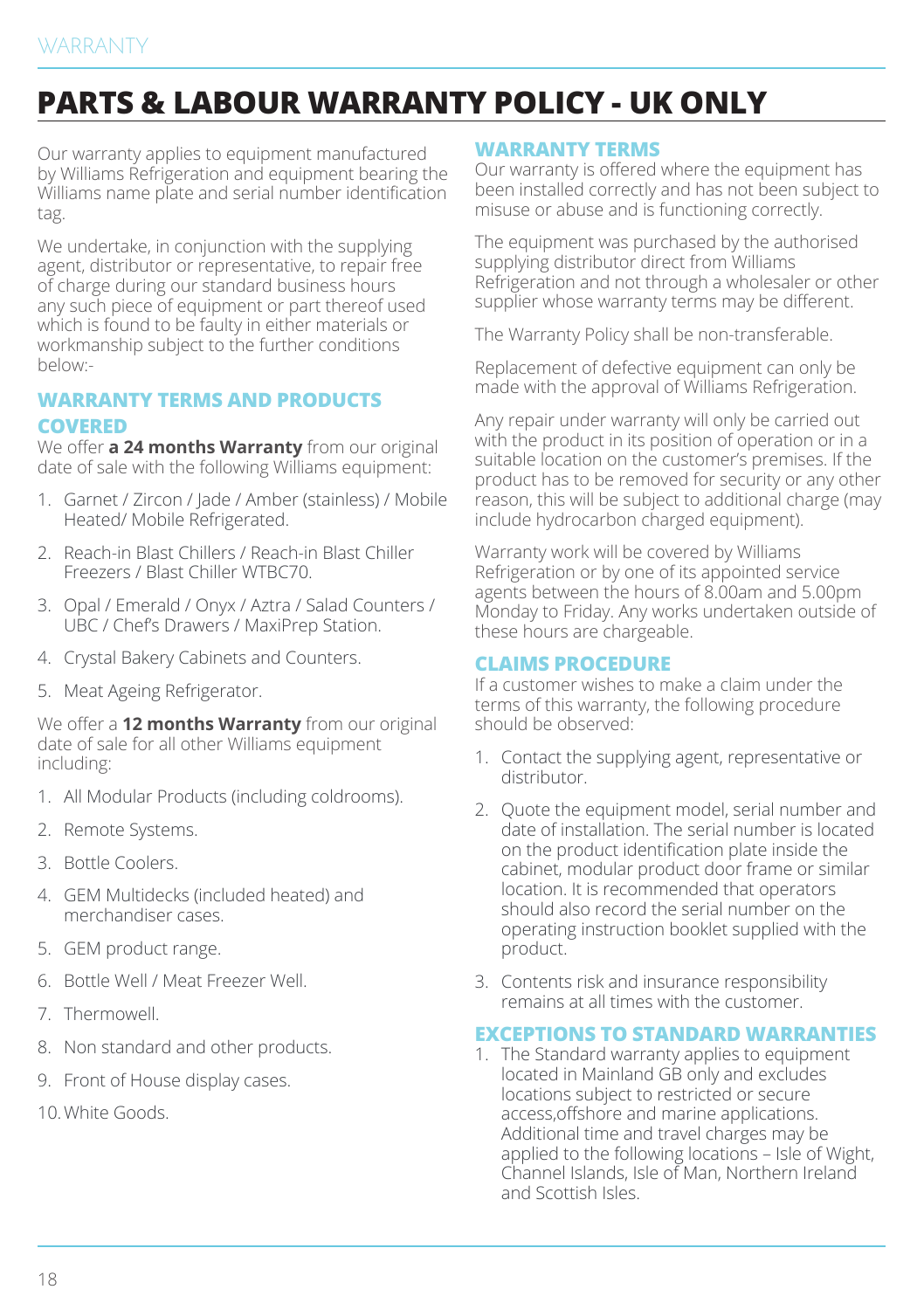- 2. Any fault that is not reported within 10 working days of being discovered.
- 3. Service calls to equipment under warranty, or service calls made under chargeable arrangements will be carried out in accordance with standard conditions of sale. Unless otherwise specified, a maximum of 15 minutes of administrative time, not spent directly carrying out servicing work, is provided for within the supply. Any requirement for staff attending the call to spend greater time than 15 minutes due to administrative requirements, such as on waiting time or security clearance, or health and safety risk assessments, will be chargeable at our prevailing rate. We reserve the right to apply Time Travel & Call out charges if no fault is found with the product or access is either restricted or denied to our attending engineer.
- 4. No claim shall exceed the original selling price.
- 5. Claims for Food and / or contents stored in the equipment supplied (including pharmaceutical or other items) and any consequential loss how so ever arising are excluded under our warranty terms.
- 6. Components including gaskets, doors, drawers, handles, shelves, tray slides, all internal fixings, plug and lead, connectors, the outer shell, castors / legs, food probes, refrigerant and blockages as well as consumable items such as (but not limited to) batteries, fuses, light bulbs, printer cartridges, keys, glass and paper roll.
- 7. Equipment manufactured to the customers' own design, Williams Refrigeration will not be liable for any defect, non performance or improper operation of the equipment arising from any drawing design or specification supplied by the customer, their representative or agent.
- 8. Second hand equipment.
- 9. The customer uses or installs the equipment in such a way that it exceeds its design envelope or operates the equipment at control parameters other than those provided as standard factory settings.
- 10.The customer fails to observe commonly accepted operating practices.
- 11.The customer has not properly cleaned or maintained the equipment or carried out necessary servicing, including cleaning of the condenser, in accordance with instructions, literature or directions issued by Williams Refrigeration. (Operating Instructions are supplied with all equipment but also available at www.williams-refrigeration.co.uk).
- 12.Equipment fails through improper installation by others, misuse, abuse, accidental damage, power loss or fluctuations, fire, flooding or acts of god.
- 13.Any third party item(s) connected to the equipment that may affect performance.
- 14.The customer permits persons other than those authorised by Williams Refrigeration to perform or affect repairs or adjustments to the equipment.
- 15. If authorised representatives of Williams Refrigeration are denied full and free rights of access to the equipment for inspection during normal business hours as previously stated.
- 16. If Repairs are made using spare parts or replacement items not supplied or preauthorised by Williams Refrigeration.
- 17.The initial equipment supply date shall apply for warranty validity for the subsequent supply of replacement of parts or products.

#### **EXTENDED WARRANTY**

Extended Warranty offers the opportunity to protect your equipment (subject to conditions outlined) for an additional period of up to 5 years inclusive of original warranty periods.

Should you require Extended Warranty, state on your order or notify the Dealer or Williams Sales Manager at the time of purchase and they will be able to arrange it for you.

To ensure your Extended Warranty Policy remains valid, at least one maintenance / service visit per year must take place in years 2, 3, 4 and 5.

**For further information or clarification please call 01553 817000 or email to info@williams-refrigeration.co.uk or write to Williams Refrigeration, Bryggen Road, King's Lynn, Norfolk, PE30 2HZ**